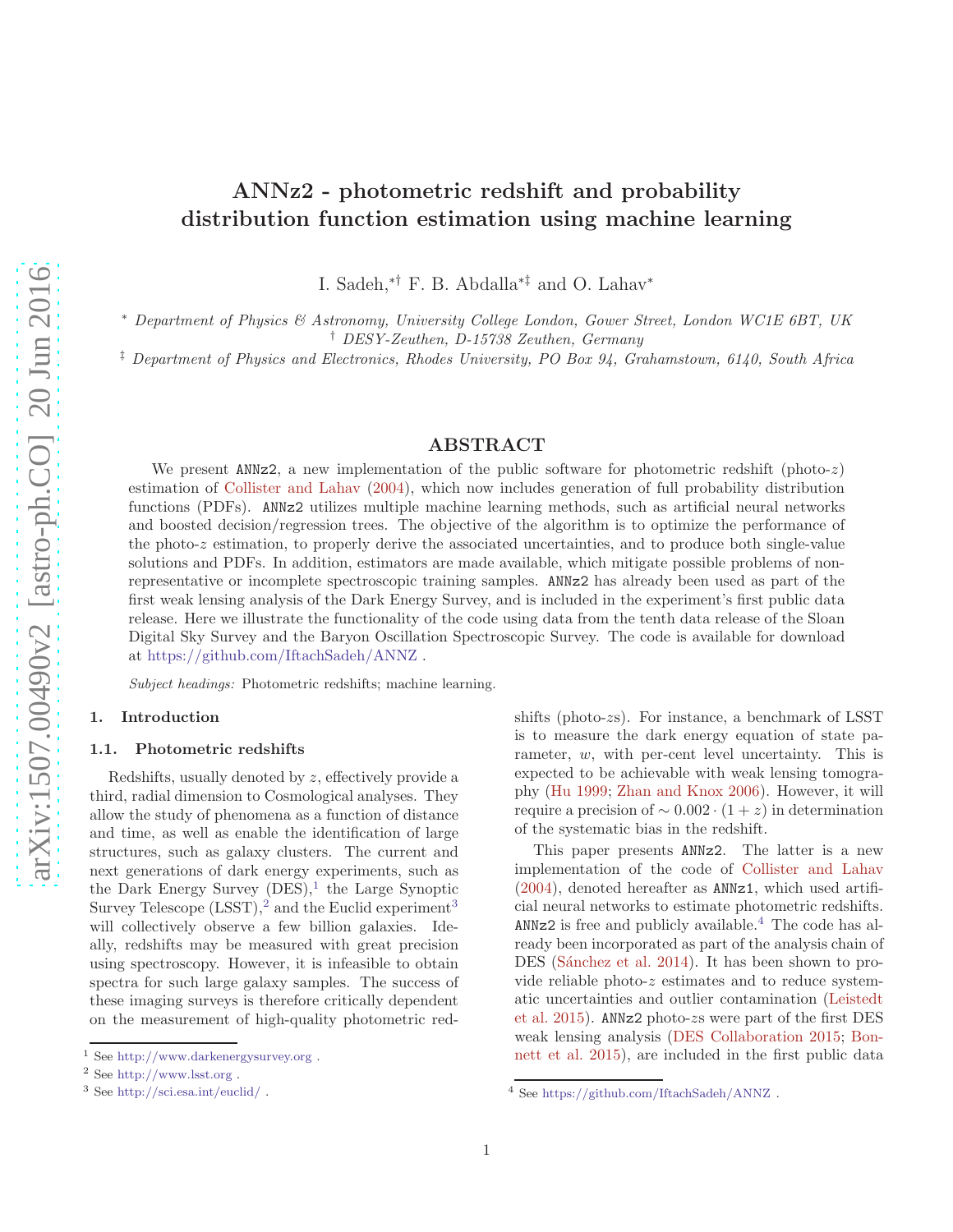release of the project, $5$  and are being used for upcoming analyses.

The extensive work in the community on photo-zs usually falls into two categories, papers on particular methods (see below) and studies comparing existing methods [\(Abdalla et al. 2011;](#page-16-1) Sánchez et al. 2014). The new ingredient of the present paper is a new approach to contrast and combine different machine learning techniques, and to yield self-consistently a photo-z probability distribution function (PDF). The introduction of PDFs has been shown to improve the accuracy of Cosmological measurements [\(Mandelbaum et al. 2008](#page-17-6); [Myers et al. 2009\)](#page-17-7), and is an important new feature compared to the previous version of the code. In addition to photo-z inference, it is also possible to run ANNz2 in classification mode. The latter is useful for analyses such as star/galaxy separation and morphological classification of galaxies. An example is provided as part of the software package, but is not discussed in the following.

In the next section we present a short overview of the current methodology for deriving photometric redshifts, focusing on machine learning, and on the techniques available through ANNz2. We then describe the main methods implemented in the code for estimating photo-zs and PDFs, and illustrate the performance using a toy analysis. A short quick-start guide for using the code is presented in the appendix.

## 1.2. Methodology for photo-z estimation

The different approaches to calculate photo-zs can generally be divided into two categories, template fitting methods and training based machine learning. Both types depend heavily on photometric information, such as the integrated flux of photons in mediumor broad-band filters, which are usually converted into magnitudes or colours. The magnitudes serve as a rough measurement of the underlying spectral energy distribution (SED) of a target object, from which the redshift may be inferred. A review of current photo-z methods can be found in [Abdalla et al.](#page-16-1) [\(2011](#page-16-1)); Hildebrandt et al. [\(2010](#page-17-8)). All methods require a spectroscopic dataset for training and/or calibration, the requirements for which are discussed by [Newman et al.](#page-17-9) [\(2015\)](#page-17-9).

Template fitting methods involve fitting empirical or synthetic galaxy spectra with the photometric observables of an imaging survey, accounting for the response of the telescope and the properties of the fil-ters (Benítez et al. 2009; [Mobasher et al. 2007\)](#page-17-10). The template spectra are generally derived from a small set of SEDs, representing different classes of galaxies at zero redshift. They also incorporate astrophysical effects, such as dust extinction in the Milky Way or in the observed galaxy. Common template libraries are the [Coleman et al.](#page-17-11) [\(1980\)](#page-17-11) SEDs (derived observationally), or those of [Bruzual A. and Charlot](#page-17-12) [\(1993](#page-17-12)) (based on synthetic models).

Template methods rely on the assumption that the SED templates are a true representation of the observed SEDs. They depend e.g., on proper calibration of the rest-frame spectra of galaxies, commonly performed using spectroscopic data. In addition, the composition of the template library should correspond to the population of galaxies which are fitted (for instance, in terms of galaxy types and luminosities). Photozs may be estimated by choosing the best-fitted SED from the template library, usually derived using  $\chi^2$ . minimization [\(Bolzonella et al. 2000\)](#page-16-3), where more advan[ced Bayesian priors can also be incorporated \(](#page-16-4)Benitez [2000\)](#page-16-4).

On the other hand, empirical methods do not directly use physically motivated models. Instead, they involve deriving the relationship between the photometric observables and the redshift using a so-called training dataset, which includes both the observables and precise redshift information. The mapping between observables and the output redshift can be as simple as a polynomial fit [\(Connolly et al. 1995](#page-17-13)). However, supervised machine learning methods (defined below) $6$ have been shown to produce much more accurate and robust results, taking into account complicated correlations between the input parameters and the output value.

Machine learning methods have several advantages over template fitters. For instance, it is trivial to incorporate additional observables into the inference, a common example being the surface brightness of galaxies, which has a  $(1+z)^{-4}$  redshift dependence [\(Firth et al.](#page-17-14) [2003\)](#page-17-14). In addition, the use of a training sample alleviates systematic side-effects associated with the photometry, such as errors in the zero-point corrections of the

<span id="page-1-0"></span><sup>5</sup> See <http://des.ncsa.illinois.edu/releases/sva1> .

<span id="page-1-1"></span><sup>6</sup> Un-supervised learning techniques have been used to derive photometric redshifts as well (see e.g., [Geach](#page-17-15) [\(2012](#page-17-15)); [Way and Klose](#page-17-16) [\(2012\)](#page-17-16); [Carrasco Kind and Brunner](#page-17-17) [\(2014](#page-17-17))), but are not discussed here.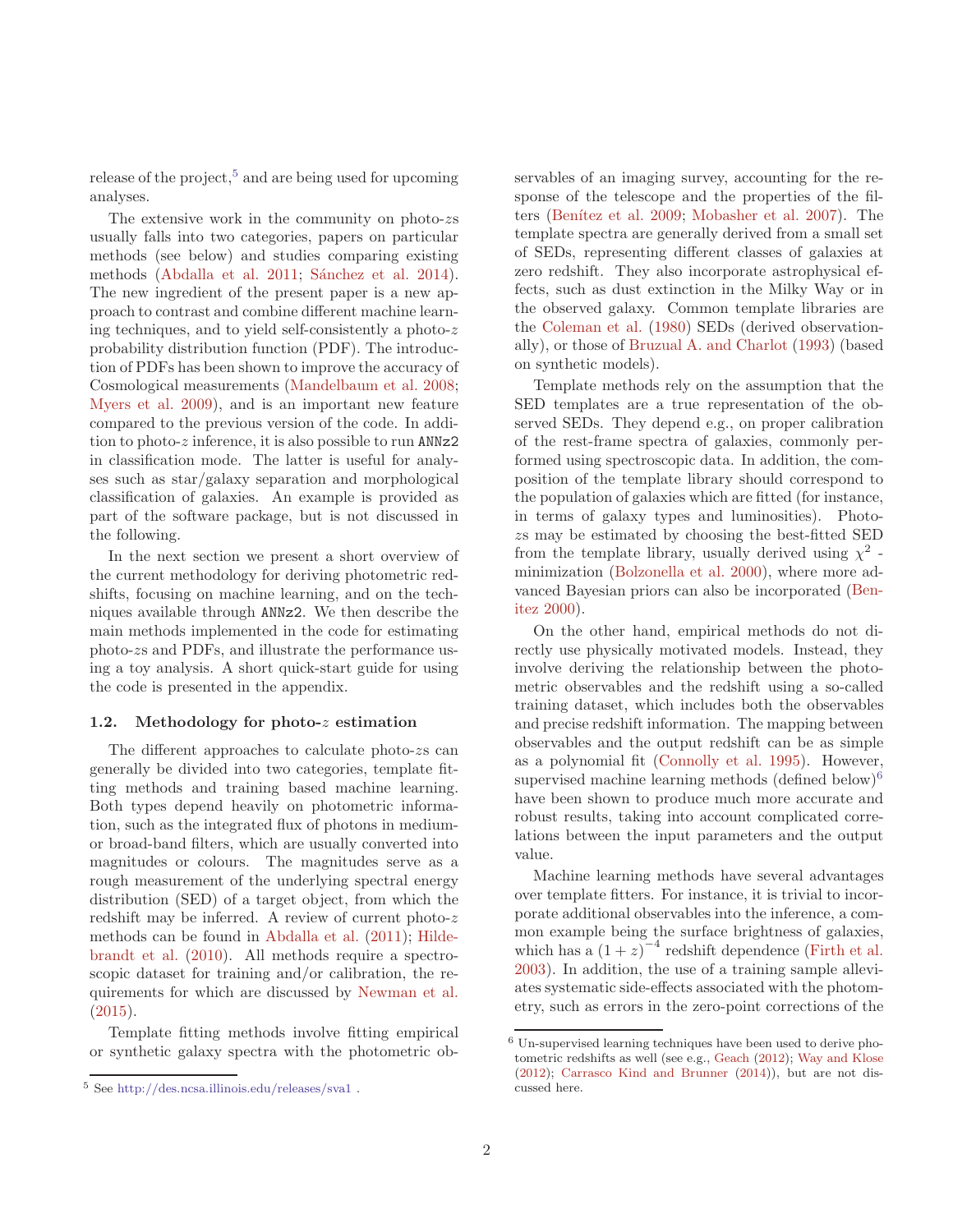magnitudes. On the other hand, the size and composition of the training sample become important factors in the performance. The phase space of input parameters and the spectral types of galaxies must correspond to the respective parameters of the survey. If this is not the case, the photo-zs of certain galaxy populations may become biased [\(Hoyle et al. 2015a](#page-17-18)). Another important point, is that the true redshift distribution in the spectroscopic training set must also be representative of the survey. In particular, machine learning methods are only reliable within the redshift range of the galaxies used for the training. Consequently, they should not be used to infer the photo-zs of very highredshift sources, for which there are no spectroscopic training data. In order to resolve these problems, it is possible to generate synthetic training galaxies within the required parameter space, using template-SED libraries. However, this introduces some of the systematic biases associated with template fitting methods.

An important element of any photo-z algorithm is calculation of the associated uncertainty. Accurate photo-z uncertainties help to identify catastrophic outliers, the removal of which may improve the quality of Co[smological analyses](#page-16-6) [\(Abdalla et al. 2008](#page-16-5)[;](#page-16-6) Banerji et al. [2008](#page-16-6)). For the previous version of the code, ANNz1, uncertainties were derived using a chain rule, propagating the uncertainties on the algorithm-inputs (e.g., magnitudes) to an uncertainty on the final value of the photo-z. Other methods exist [\(Oyaizu et al.](#page-17-19) [2008\)](#page-17-19), which use the training data and the photo-zs themselves for uncertainty estimation. In these cases, the uncertainty is parametrized as a function of the inputs to the algorithm, requiring no measurement of the uncertainties on the individual inputs. We use such a scheme in ANNz2 (see [Sect. 4.2\)](#page-8-0).

The common method for deriving the uncertainties for template fitting methods is by combining the likelihoods estimated for the various templates. The benefit of performing the combination is that it naturally leads to the definition of a photo-z PDF, as, for instance, is the case in Le PHARE [\(Arnouts et al. 1999](#page-16-7); [Ilbert et al. 2006\)](#page-17-20), BPZ [\(Benitez 2000](#page-16-4)[\) and](#page-17-21) ZEBRA (Feldmann et al. [2006\)](#page-17-21). As for machine learning methods, there is a variety of codes on the market. These use different methods besides artificial neural networks, such as boosted decision trees. While most algorithms produce only single-value photo-zs, several also generate photo-z PDFs, such as ArborZ [\(Gerdes et al. 2010](#page-17-22)), TPZ [\(Carrasco Kind and Brunner 2013](#page-17-23)[\),](#page-16-8) SkyNet (Bonnett [2015](#page-16-8)) and the algorithm of [Rau et al.](#page-17-24) [\(2015](#page-17-24)). In

ANNz2, two primary types of PDF are derived, one of which represents a new technique, while the other is similar in nature to the PDFs generated by ArborZ, TPZ and SkyNet.

In the following, we describe in more detail the general workings of machine learning, focusing on the primary algorithms used in ANNz2.

# 1.3. Machine learning methods

# *1.3.1. Basics of machine learning*

Machine learning methods (MLMs) use supervised learning, a machine learning task of inferring a function from a set of training examples. Each example consists of an input object, described by a collection of *input parameters*, as well as a desired *output value* for the MLM. The training examples are used to determine the mapping for either *classification* or *regression* problems. The former describes a decision boundary between *signal* and *background* entries; the latter refers to an approximation of the underlying functional behaviour defining the output.

For the purpose of creating an MLM estimator for either classification or regression, one generally splits the available dataset of examples into three parts, designated as the *training*, *validation* and *testing* samples. The training dataset is used for deriving the desired mapping between the input and the output. During each step of the training, the validation sample is used to estimate the convergence of the solution, by comparing the result of the estimator with the value of the output. The testing dataset is not used during the training process; rather, it is utilized as an independent test of the performance of the trained MLM.

The MLMs utilized in ANNz2 are implemented in the TMVA package<sup>[7](#page-2-0)</sup> [\(Hoecker et al. 2007](#page-17-25)), which is part of the ROOT  $C_{++}$  software framework<sup>[8](#page-2-1)</sup> (Brun and Rademakers [1997\)](#page-17-26). TMVA includes multiple MLM methods, all of which are available through ANNz2, using a common Python interface with simple control-options (see [Appendix A\)](#page-18-0). The two TMVA MLMs which we found to be most appropriate for the problem of photoz estimation, are artificial neural networks and boosted decision/regression trees. For completeness, these are outlined concisely in the following. Detailed descriptions of the implementation may be found in the TMVA manual. For a comprehensive theoretical overview,

<sup>7</sup> See <http://tmva.sourceforge.net> .

<span id="page-2-1"></span><span id="page-2-0"></span><sup>8</sup> See <http://root.cern.ch> .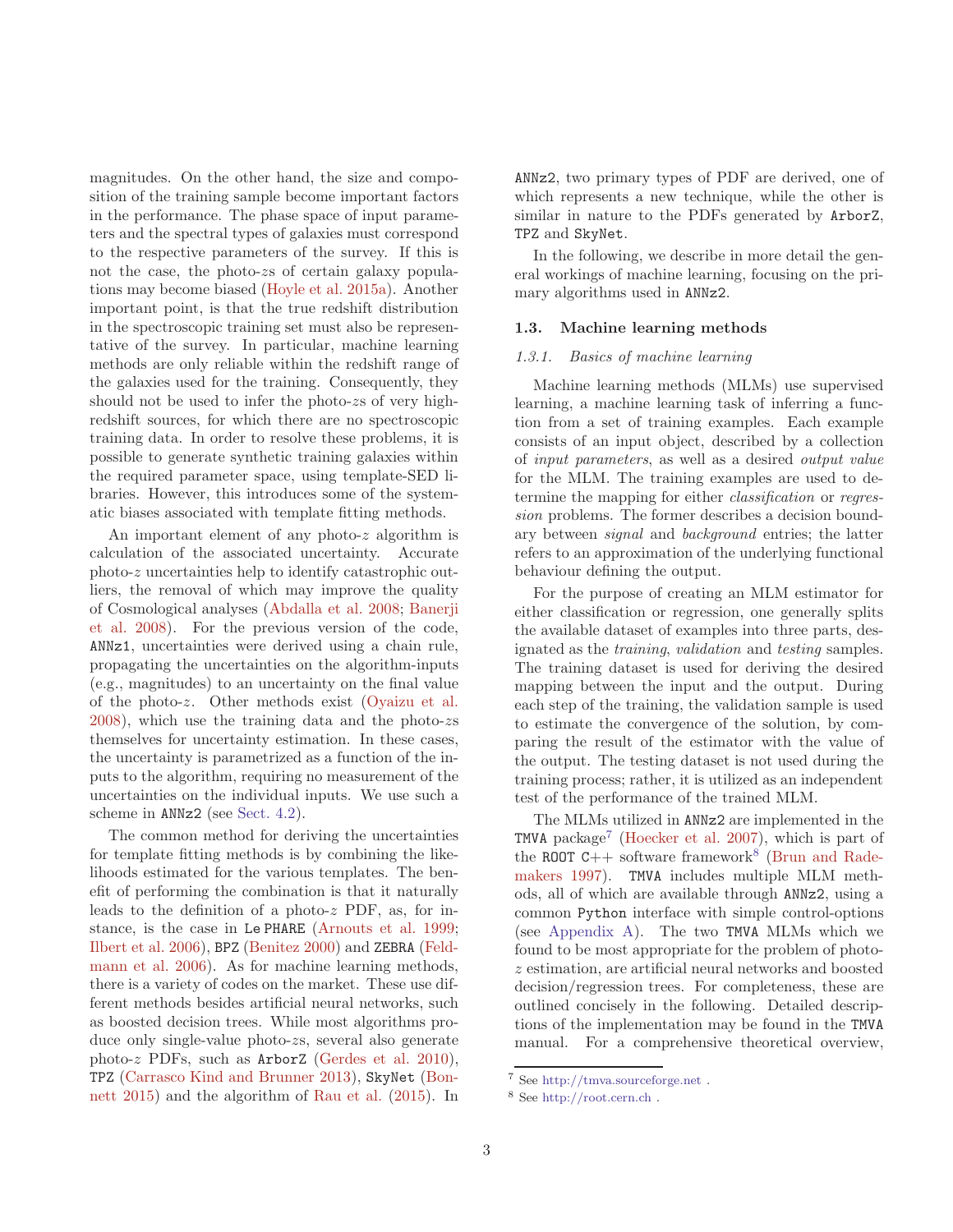see [MacKay](#page-17-27) [\(2003](#page-17-27)); [Hastie et al.](#page-17-28) [\(2001](#page-17-28)).

# *1.3.2. Available methods in* TMVA

- Artificial neural networks (ANNs). One may consider an ANN as a mapping between a set of input variables, such as magnitudes or colours, and one or more output variables. For regression problems, the output is e.g., the numerical value of a photometric redshift. For classification, the output is a variable (usually between 0 and 1), which may be used to discriminate between signal and background examples. The mapping is performed by computing the weighted sum of a collection of response functions. The input variables, response functions and output variables are collectively called *neurons*. The response may be represented by various *activation functions*, such as sigmoid or tanh functions.

In ANNz2, the TMVA method for ANNs called a *multilayer perceptron* is implemented. In this case, ANN neurons are organized into at least three layers, the *input layer* ; a *hidden layer* ; and the *output layer*, where more complicated structures may include multiple hidden layers. A schematic illustration is shown in [Fig. 1.](#page-3-0)

In the perceptron, the response of a neuron is fed into the next layer (up to the output), using a series of relative weights. Learning occurs by changing the inter-neuron weights after each element of the dataset is processed, using the so-called *back propagation* algorithm. This is carried out through a generalization of the least mean squares algorithm, using the ANN *error function*. The latter characterizes the amount of error in the output compared to the predicted result in the validation dataset. In practice, the weights are varied using the gradient of the error function, though optionally, the second derivatives of the error may also be used.

Using ANNs, it is important to avoid over-training. The latter occurs when an ANN becomes sensitive to the fluctuations in a dataset, instead of to the coherent features of the observables which should be mapped to the output. Over-training leads to a seeming increase in the performance, if measured on the training sample. Conversely, it also results in an effective performance decrease, when measured from the independent validation sample. Over-training may therefore be detected by comparing the value of the error estimator between the training and the validation sample. In addition to testing for over-training, *convergence tests* may also be



<span id="page-3-0"></span>Fig. 1.— Schematic representation of an artificial neural network, with individual neurons marked by circles, squares and a triangle. The input variables to the ANN are five magnitudes,  $m_u$ ,  $m_g$ ,  $m_r$ ,  $m_i$  and  $m_z$  (red circles). These are fed into the first hidden layer (blue squares), and further propagated into a second hidden layer (yellow squares). Finally, the sum of the second hidden layer is combined into the output of the ANN, the photo-z,  $z_{phot}$  (red triangle). In each stage, the response of the various neurons is summed using relative weights, which are represented by the thickness of the interconnecting lines. The result of training an ANN is an optimized set of weights; for these, the response of the ANN recovers the desired mapping between the input variables and the target value or type, respectively for regression or classification.

performed. The latter refer to checking whether the estimator has ceased to improve over the course of several training cycles; they are used in order to determine when to stop training

An additional feature available in TMVA is *Bayesian regularization*. Regularization adds a term to the error function of the ANN, which is equivalent to the negative value of the log-likelihood of the training data, given the network model. Regularization reduces the risk of over-training, by penalizing ANNs with overcomplicated architectures (too many degrees of freedom).

- Boosted decision trees (BDTs). A decision or regression tree<sup>[9](#page-3-1)</sup> is a binary tree, in which decisions are

<span id="page-3-1"></span><sup>&</sup>lt;sup>9</sup> We use here the terms decision- and regression-trees interchange-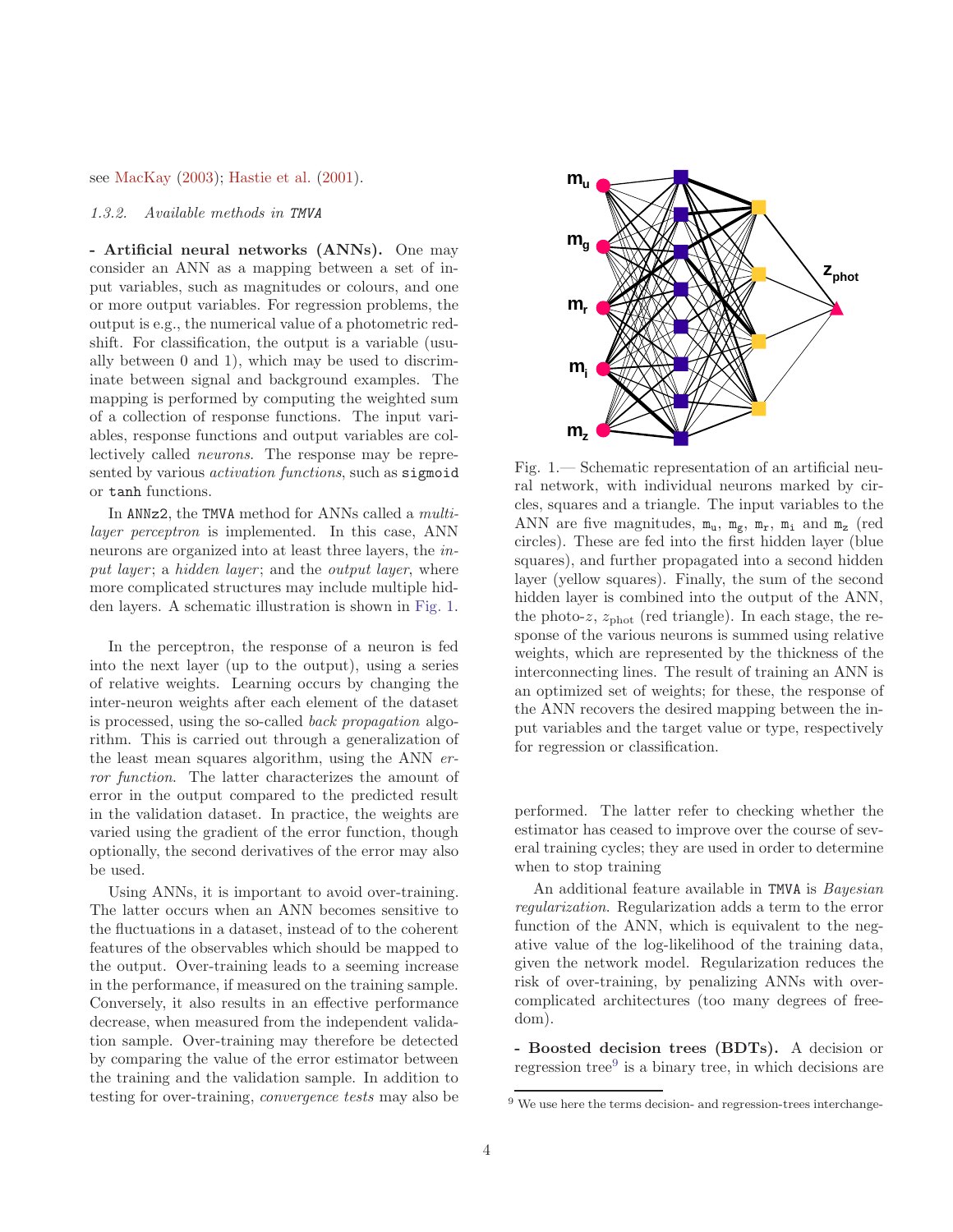

<span id="page-4-0"></span>Fig. 2.— Schematic representation of a decision tree, with the initial root node marked by a star, internal nodes marked by empty circles, and output nodes (leafs) marked by full circles. A sequence of binary splits using magnitudes,  $m_u$ ,  $m_g$ ,  $m_i$  and  $m_z$ , as input variables, is applied to each element of the training dataset. Each split uses the variable that, at that particular node, results in the best discrimination when being cut on. The leafs represent a division of the dataset into sub-samples in the target variable. In the case of regression, as in this example, these are associated with different values of the photo- $z$ ,  $z_{phot}$ , denoted here by  $c_{1,2,3,4}$ . For classification, each leaf represents a sub-set of signal- or of background-enriched examples.

taken on one single variable at a time, until a stop criterion is fulfilled. The decision tree splits the parameter space into a large number of hypercubes. Each of these is attributed a constant target value for regression, or identified as either "signal-like" or "background-like" for classification. The various output nodes are referred to as *leafs*. The path down the tree to each leaf represents an individual cut sequence that narrows down the value of the regression target, or the identification as signal or as background. A schematic representation of a decision tree is shown in [Fig. 2.](#page-4-0)

The training, or *growing*, of a decision tree is the process that defines the splitting criteria for each node, the purpose of which is to achieve the best estimation of the regression target, or the best separation between signal

and background objects. The training starts with the root node, which is split into two subsets of training objects. In each subsequent step, further splitting occurs. At each node, the split is determined by finding the variable and corresponding cut value that provide the best discriminatory power. Training stops when the minimum number of training examples in a single leaf is reached, according to a predefined threshold value. For regression, each leaf corresponds to the value of the regression target of the associated training examples. For classification, a leaf is interpreted as signal or as background, based on the type of the majority of corresponding examples. Different splitting criteria can be selected by the user in ANNz2, among other algorithm parameters.

Decision trees are sensitive to statistical fluctuations in the training sample. This comes about, as a small change in a single node may affect all subsequent nodes, and the entire structure of the tree thereafter. It is therefore beneficial to use not a single tree classifier, but a *forest* of trees, by using a *boosting* algorithm. The process of boosting involves training multiple classifiers using the same data sample, where the data are reweighted differently for each tree. The combined estimator is then derived from the weighted majority vote of trees in the forest. Alternatively, it is also possible to use *bagging* instead of boosting. In the bagging approach, a re-sampling technique is used; a classifier is repeatedly trained using re-sampled training objects such that the combined classifier represents an average of the individual classifiers. Several boosting/bagging algorithms are implemented in TMVA, all available through ANNz2.

- Other methods. The TMVA package includes several other machine learning methods which are not discussed here, such as k-nearest neighbours, support vector machines, multidimensional likelihood estimators and function discriminant analysis. All of these are interchangeable in ANNz2; the user may choose any type or combination of types of MLM, in order to derive single-value solutions and PDFs.

## *1.3.3. Method selection and parameter tuning*

Different MLMs have their own strengths and weaknesses. For instance, the training of a BTD is generally much faster than e.g., that of an ANN; conversely, the evaluation time of ANNs is generally shorter than that for large random forests. In order to select the best estimator for a given problem, it is recommended to

ably.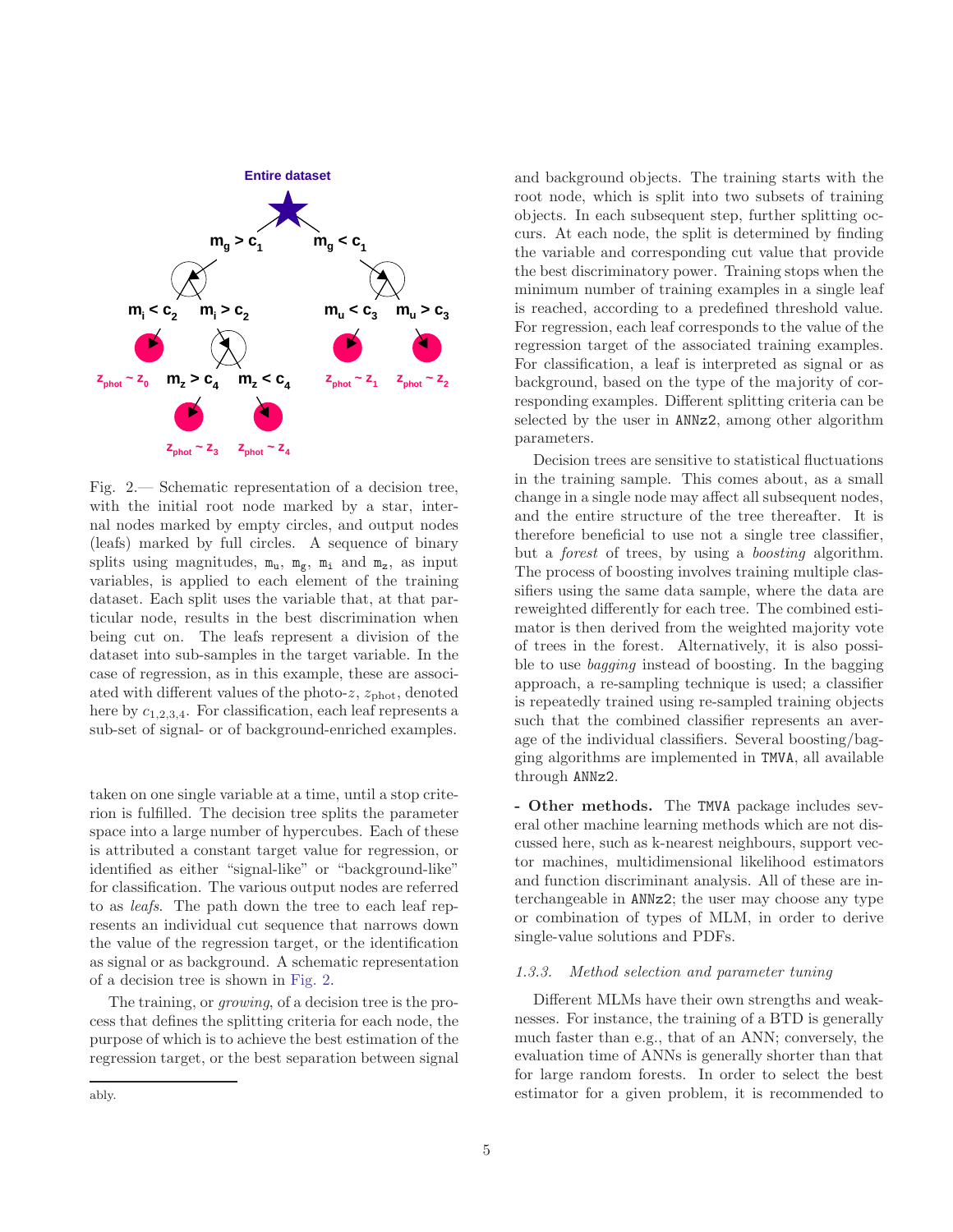derive solutions using multiple methods, using various choices of algorithm parameters. This is done in an automated fashion in ANNz2.

## 2. Example analysis

The ANNz2 package is provided with a small dataset, used as a toy analysis. The data consist of observations of galaxies and stars, included in the tenth data release (DR10) of the Sloan Digital Sky Survey (SDSS) [\(Ahn et al. 2014\)](#page-16-9), including measurements taken with the Baryon Oscillation Spectroscopic Survey (BOSS) [\(Dawson et al. 2013](#page-17-29)).

The galaxy sample used for the photo- $z$  analysis is derived from a publicly available catalogue.<sup>[10](#page-5-0)</sup> The inputs for the photo-z inference are Pogson galaxy magnitudes in five bands (ugriz). The magnitudes, m, were calculated from the provided flux measurements, f, using the relation,  $m = 22.5 - 2.5 \log_{10}(f)$ . The general properties of the dataset, comprised of roughly 180k objects, are shown in [Fig. 3.](#page-6-0)

#### 3. Definition of metrics and notation

In order to quantify the performance of the different configurations of ANNz2, several metrics are used. The metrics serve both as part of the dynamic optimization procedure of ANNz2, and as a means of assessing the quality of the results. All calculations take into account per-object weights. Weights may be defined by the user, or derived on the fly based on the type of analysis. For instance, the user may choose to downweight certain galaxies based on an associated degree of confidence. Such a sub-sample would then have lower relative significance during training and optimization. Weights are also used in order to account for unrepresentative training samples, as described in [Sect. 4.4.](#page-12-0)

The following metrics are used. The *photometric bias* of a single galaxy is defined as  $\delta_{gal} = z_{phot} - z_{spec}$ , where  $z_{\text{phot}}$  and  $z_{\text{spec}}$  are respectively the photometric and spectroscopic redshifts of the galaxy. The *photometric scatter* represents the standard deviation of  $\delta_{\text{gal}}$ for a collection of galaxies. Similarly,  $\sigma_{68}$  denotes the half-width of the area enclosing the peak  $68<sup>th</sup>$  percentile of the distribution of  $\delta_{gal}$ . Another useful qualifier is the *outlier fraction* of the bias distribution,  $f(\alpha \sigma)$ , defined as the percentage of objects which have a bias larger than some factor,  $\alpha$ , of either  $\sigma$  or  $\sigma_{68}$ . In addition, we also define the *combined outlier fraction* for 2 and  $3\sigma_{68}$ ,  $f(2, 3\sigma_{68}) = \frac{1}{2} (f(2\sigma_{68}) + f(3\sigma_{68}))$ .

The various metrics are calculated for galaxies in bins of either  $z_{\text{phot}}$  or  $z_{\text{spec}}$ , and are denoted in the following by a subscript, b, as  $\delta_b$ ,  $\sigma_b$ ,  $\sigma_{68,b}$  and  $f_b(\alpha\sigma)$ . The average values of the metrics over all redshift bins are denoted by  $\langle \delta \rangle$ ,  $\langle \sigma \rangle$ ,  $\langle \sigma_{68} \rangle$  and  $\langle f(\alpha \sigma) \rangle$ , and serve as single-value qualifiers of the entire sample of galaxies.

The purpose of the bias, scatter and outlier fractions is to qualify the galaxy-by-galaxy photo- $z$  estimation. Additionally, the overall fit of the photometric redshift distribution,  $N(z_{phot})$ , to the true redshift distribution,  $N(z<sub>spec</sub>)$ , is assessed using two metrics. The first is denoted by  $N_{\text{pois}}$ , and stands for the sum of the bin-wise difference between the two distributions, normalized by the Poissonian fluctuations. The second measure is the value of the *Kolmogorov-Smirnov* (KS) test of  $N(z_{phot})$ and  $N(z<sub>spec</sub>)$ , which stands for the maximal distance between the cumulative distribution functions of the two distributions. The KS-test has the advantage that, unlike  $N_{\text{pois}}$ , it does not depend on the choice of binning of the redshift distributions. The absolute value of the  $N_{\text{pois}}$  and KS-test statistics is not necessarily significant. Rather, these serve to compare the compatibility of the  $z_{\text{phot}}$  and  $z_{\text{spec}}$  distributions, between different photo-z estimators.

#### 4. The ANNz2 algorithm

# 4.1. Photo-z PDF derivation

The primary configurations of ANNz2 are referred to as *single regression* and *randomized regression*. These are respectively used to derive single-value solutions and PDFs. The PDFs provided by ANNz2 are intended to provide a description of our knowledge of the photoz solution. Assuming one could reconstruct a perfect photometric redshift, the corresponding PDF would be given by a delta function. However, the redshift inference has intrinsic uncertainties. A photo-z PDF can thus be thought of as a way to parametrize the uncertainty on the solution.

The main contributing factors to the uncertainty on photo-zs are the following:

1.  $(\mathcal{U}_1)$  Uncertainty on inputs to training: magnitudes are not sufficient to derive the redshift, as they only provide a rough sampling of the underlying SED. Furthermore, one also needs to consider the uncertainties on the values of

<span id="page-5-0"></span> $10$  See [http://www.sdss3.org/dr10/spectro](http://www.sdss3.org/dr10/spectro/spectro_access.php).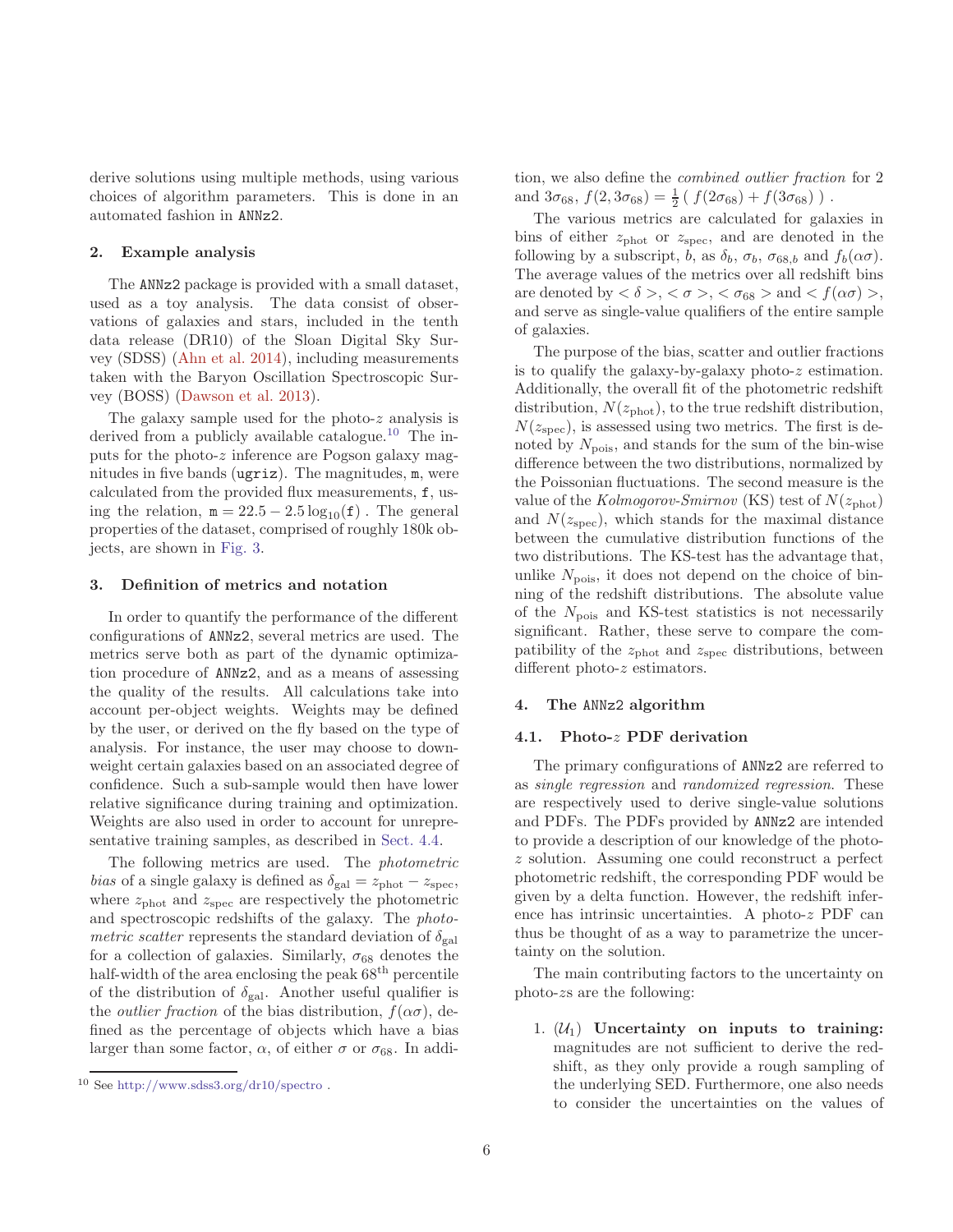<span id="page-6-2"></span><span id="page-6-1"></span>

<span id="page-6-4"></span><span id="page-6-3"></span><span id="page-6-0"></span>Fig. 3.— Properties of galaxies in the dataset used for the toy photo-z analysis. [\(a\)](#page-6-1) : Differential distribution of the spectroscopic redshift,  $z_{\text{spec}}$ . [\(b\)](#page-6-2) : Differential distributions of the magnitudes in five bands,  $m_u$ ,  $m_g$ ,  $m_r$ ,  $m_i$  and  $m_z$ , as indicated. [\(c\)-](#page-6-3)[\(e\)](#page-6-4) : Correlation between different colour combinations, as indicated, where the size of a box represents the relative number-density of entries within the respective histogram bin, compared to the entire distribution.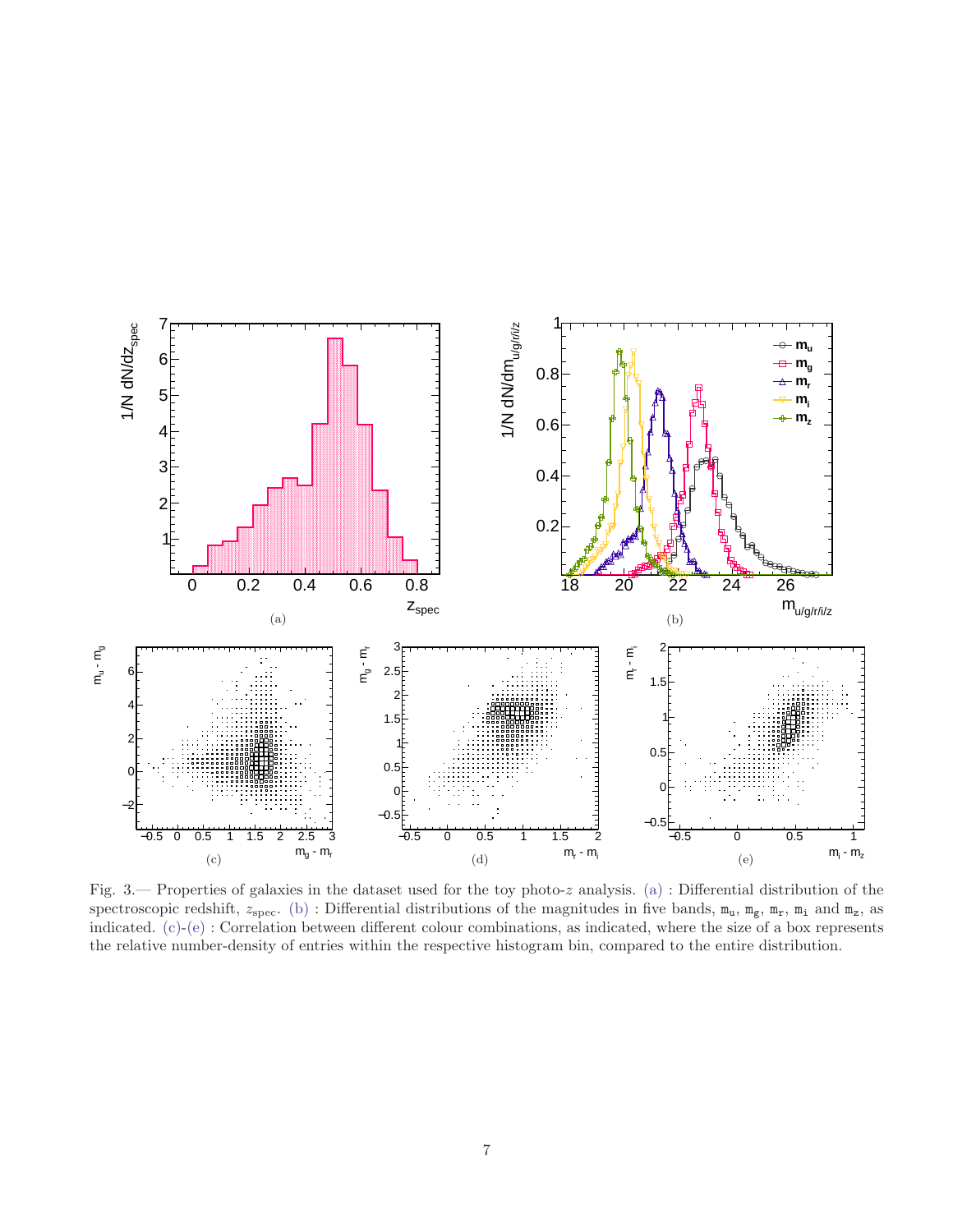the magnitudes. The latter are usually derived from the Poissonian noise on the corresponding photon-count, and so are under-estimated. These uncertainties are therefore difficult to take into account in the photo-z derivation in a direct way.

- 2.  $(\mathcal{U}_2)$  Uncertainty on MLMs: there is an inherent uncertainty on the solution of a given MLM. For example, different initial random seeds for training, or the choice of different MLM algorithms, may result in variation in the performance.
- 3.  $(\mathcal{U}_3)$  Unrepresentative training datasets: the training data may not be representative of the evaluated photometric sample. In this case, the results are influenced by the composition of the training dataset (the relative proportion of training galaxies with different combinations of magnitudes).
- 4.  $(\mathcal{U}_4)$  Incomplete training datasets: the training data may not be complete. This may occur if some regions of magnitude-space, which exist in the evaluated sample, have no corresponding galaxies for training. The photo-z predictions for such evaluated galaxies are unreliable.

Of these sources of uncertainty, the first three may be incorporated into a meaningful PDF. The dominant effect of the latter is the degenerate mapping between magnitudes and redshift  $(\mathcal{U}_1)$ . As an example, one may consider the small gap between the response curves of the SDSS g- and r-band filters. The latter results in an ambiguity in the location of the 4000 Å Balmer break between the two bands, for galaxies with  $z \sim 0.35$  [\(Schmidt 2007](#page-17-30)). The degeneracy manifests itself as large photo-z uncertainties for this redshift region, as e.g., evident from [Fig. 4\(a\)](#page-9-0) below.

Glossing for the moment over the the technical details, the procedure for deriving our PDF is as follows. We start by producing a single-value photo-z solution. We then combine this solution with the corresponding photo-z uncertainty due to the training inputs  $(\mathcal{U}_1)$ , which is derived as explained in [Sect. 4.2.](#page-8-0) The procedure is repeated for an ensemble of MLM estimators. The MLMs differ from each other in the choice of algorithm and of algorithm settings, e.g., numbers of neurons in an ANN, number of trees in a BDT and so forth  $(\mathcal{U}_2)$ . The various estimators and their corresponding uncertainties are then combined into a PDF, as detailed in [Sect. 4.3.](#page-9-1)

In general, the variance between different estimators is sub-dominant compared to the photo-z uncertainty on a single MLM. However, the combination of different estimators allows for the reconstruction of multi-peak PDFs, exposing degeneracies. This comes about, as each MLM is sensitive to different statistical fluctuations. Subsequently, each MLM has a slightly different response in cases where the photo-z/redshift relation is ambiguous. Using multiple MLMs also has the advantage of exposing configurations which perform badly due to a poor choice of algorithm parameters, or to a statistical fluctuation in the training. Conversely, consider an example where e.g., a pair of ANNs with different numbers of neurons exhibit slightly different performance. Combining several solutions takes away some of the arbitrariness of selecting one specific model.

The uncertainties on the make-up of the training dataset  $(\mathcal{U}_3, \mathcal{U}_4)$  can only partially be addressed. To deal with unrepresentative training samples, we employ training weights. The latter are used to match the distribution of the inputs (e.g., magnitudes) from the training sample, to those from the evaluated data [\(Lima et al. 2008](#page-17-31)). The calculation of the weights is performed as part of the internal pipeline of the code. The issue of incomplete training samples can not be taken into account without the use of additional data (such as those derived from simulations or from template libraries). ANNz2 therefore provides a quality flag, which indicates when unrepresented data are being evaluated. A short discussion is given in [Sect. 4.4.](#page-12-0)

An alternative type of PDF is also generated by ANNz2, using the *binned classification* configuration. This approach has been used in the past, following the methodology of [Gerdes et al.](#page-17-22) [\(2010](#page-17-22)). In binned classification, we build up a PDF by estimating the local photo-z probability in narrow redshift regions, implementing classification MLMs instead of regression. We have found that this method tends to under-perform compared to randomized regression. Binned classification is therefore not discussed here further, though an example analysis is provided with the software package.

In the next sections, we describe in detail the ANNz2 algorithm. All figures in the following are based on testing data (galaxies which were not used as part of the training/validation phase).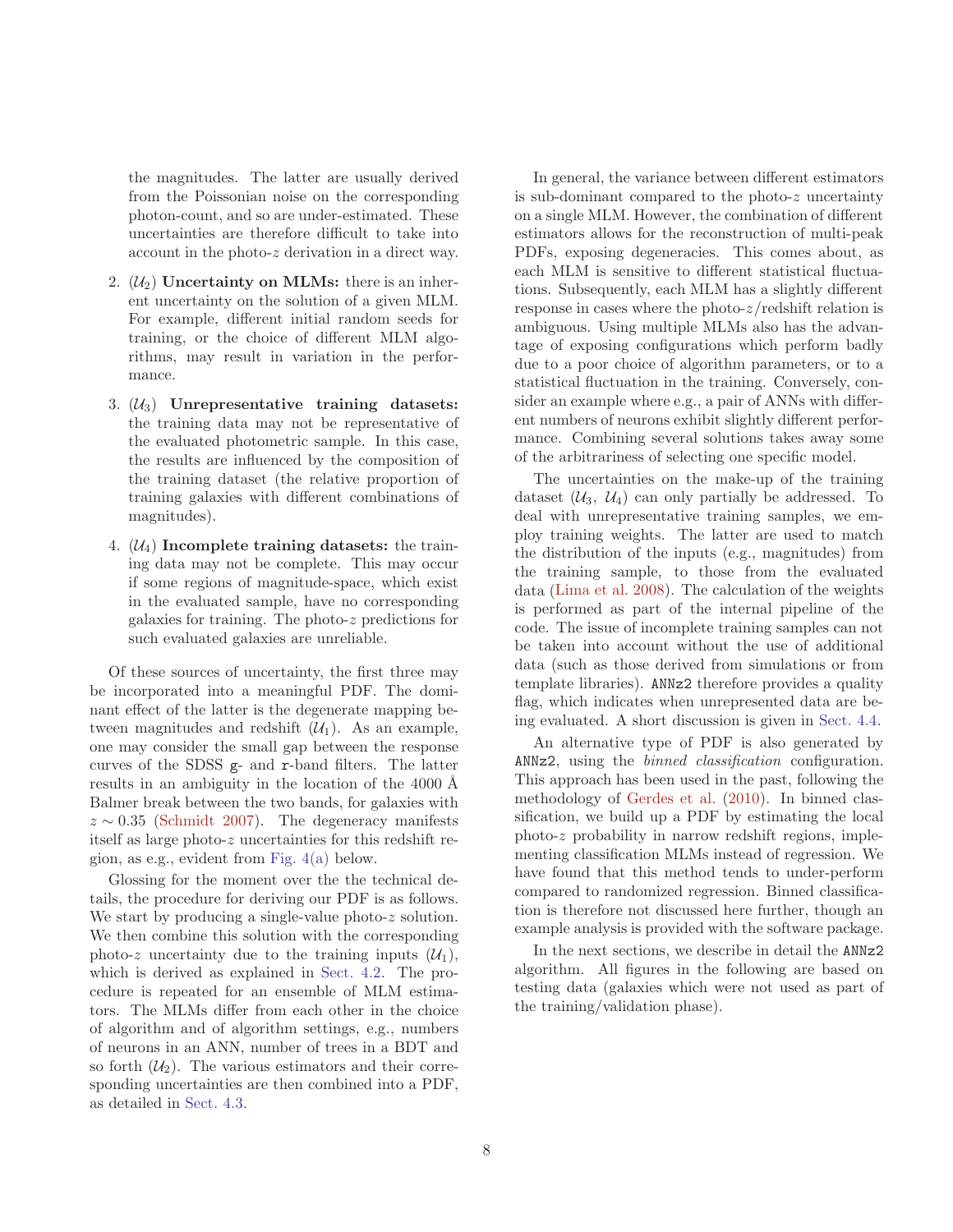# <span id="page-8-0"></span>4.2. Single regression and uncertainty estimation

In the simplest configuration of ANNz2, a single regression is performed. This is similar to the nominal product of the original version of the code, ANNz1.

We compare the output of ANNz2 with that of ANNz1 in [Fig. 4.](#page-9-2) In both cases, a single ANN with architecture  $\{N, N+1, N+9, N+4, 1\}$  was used; this corresponds to  $N = 5$  input parameters (five magnitudes) in the first layer, three hidden layers with various numbers of neurons, and one output neuron in the final layer.<sup>[11](#page-8-1)</sup> A sample of 30k objects was used for the training. Comparable results were also achieved, using as many as 200k, and as few as 5k objects.

The redshift distributions derived by the two versions of the code are similar, with somewhat better performance of ANNz2 over the original version. One may notice the large uncertainty on the photozs around  $z = 0.35$  for both estimators, as mentioned above. Such discrepancies between the derived photozs and the true redshift are difficult to reconcile using a single-value MLM. However, a PDF solution helps to alleviate the problem (see [Fig. 9](#page-14-0) below). In order to understand how to derive a PDF, we must first qualify the performance of a single MLM.

The relation between the spectroscopic redshift and the photo-z estimator of ANNz2 is shown in Fig.  $5(a)$ . We observe a strong correlation between  $z_{\text{spec}}$  and  $z_{\text{phot}}$ . [Figures 5\(b\)](#page-10-1) - [\(d\),](#page-10-2) show the photo-z bias, scatter and outlier fractions as a function of the true and of the derived redshift values of ANNz2. All metrics exhibit worse performance at the edges of the redshift range, due in part to the relatively small number of respective training objects.

An additional important quantity which characterizes the performance of the code is the associated photo-z uncertainty. For ANNz1, uncertainties were derived using a chain rule, propagating the uncertainties on the algorithm-inputs, to an uncertainty on the value of the final photo-z. The disadvantage of such a scheme is that the uncertainty on photometric inputs, such as magnitudes, is not always precise in itself. This is due to the fact that in most cases, the available uncertainty estimation only represents the Poissonian noise on the corresponding photon-count. It therefore does not take

into account other systematic uncertainties or correlations between observables.

In order to compute the uncertainty associated with our photo-z estimator, denoted hereafter as  $\sigma_{gal}$ , a data-driven method is employed. This is done by assuming that objects with similar combinations of photometric properties should also have similar photo-z uncertainties. We derive the uncertainty using the *Knearest neighbours* (KNN) method. We would emphasise that the latter should not be confused with Knearest neighbours machine learning. For the calculation of  $\sigma_{\text{gal}}$ , no additional training of an MLM is required. Rather, a simple search in parameter-space is performed.

For example, let us assume that magnitudes are used as inputs for training. In this case, the *distance* in parameter-space between a pair of galaxies,  $x$  and  $y$ , can be defined as

<span id="page-8-3"></span>
$$
R_{NN}(x,y) = \sqrt{\sum_{j} (m_j^x - m_j^y)^2}, \qquad (1)
$$

where the  $m_j^{x,y}$  symbols stand for the five magnitudes,  $m_u$ ,  $m_g$ ,  $m_r$ ,  $m_i$  and  $m_z$ , for the two galaxies. The first step in the calculation is to find the  $n_{NN}$  nearest neighbours to our *target object*, defined as those with the smallest value of  $R_{NN}$  from the entire training sample. For each of the neighbours, we calculate the photo-z bias. For neighbour *i*, the latter is defined as  $\delta_{\text{NN}}^i = z_{\text{phot}}^i - z_{\text{spec}}^i$ , where  $z_{\text{phot}}^i$  is the estimated photo-z of the objects, and  $z_{\rm spec}^i$  is the respective spectroscopic redshift. The 68<sup>th</sup> percentile width of the distribution of  $\delta_{\rm NN}^i$  values is then taken as the uncertainty on the photo- $z$  of the target object,  $\sigma_{gal}.^{12}$  $\sigma_{gal}.^{12}$  $\sigma_{gal}.^{12}$ 

This technique has been shown to produce realistic photometric uncertainties, as e.g., in [Oyaizu et al.](#page-17-19) [\(2008\)](#page-17-19), so long as the training dataset is representative of the evaluated photometric sample. Additionally, the authors there discussed the optimal value for  $n_{NN}$ . It was explained that on the one hand,  $n_{NN}$  should be large enough that the uncertainty estimation is not limited by shot noise; on the other hand,  $n_{NN}$  should not be set too high, so that the estimate remains relatively local in the input parameter space. For the current study, a nominal value,  $n_{NN} = 100$ , was selected.

We would like to assert that the uncertainty estimator represents the correct underlying photo-z scatter in

<span id="page-8-1"></span> $11$  This network architecture was found to produce optimal performance for our particular dataset, and is denoted below as  $z_{\text{best}}$ . However, for a different analysis, another architecture might be preferred.

<span id="page-8-2"></span> $^{12}$  In practice, we calculate the photo-z uncertainty separately for shifts to lower or to higher values of redshift. However, for the sake of brevity, we refer to  $\sigma_{gal}$  as symmetric in the following.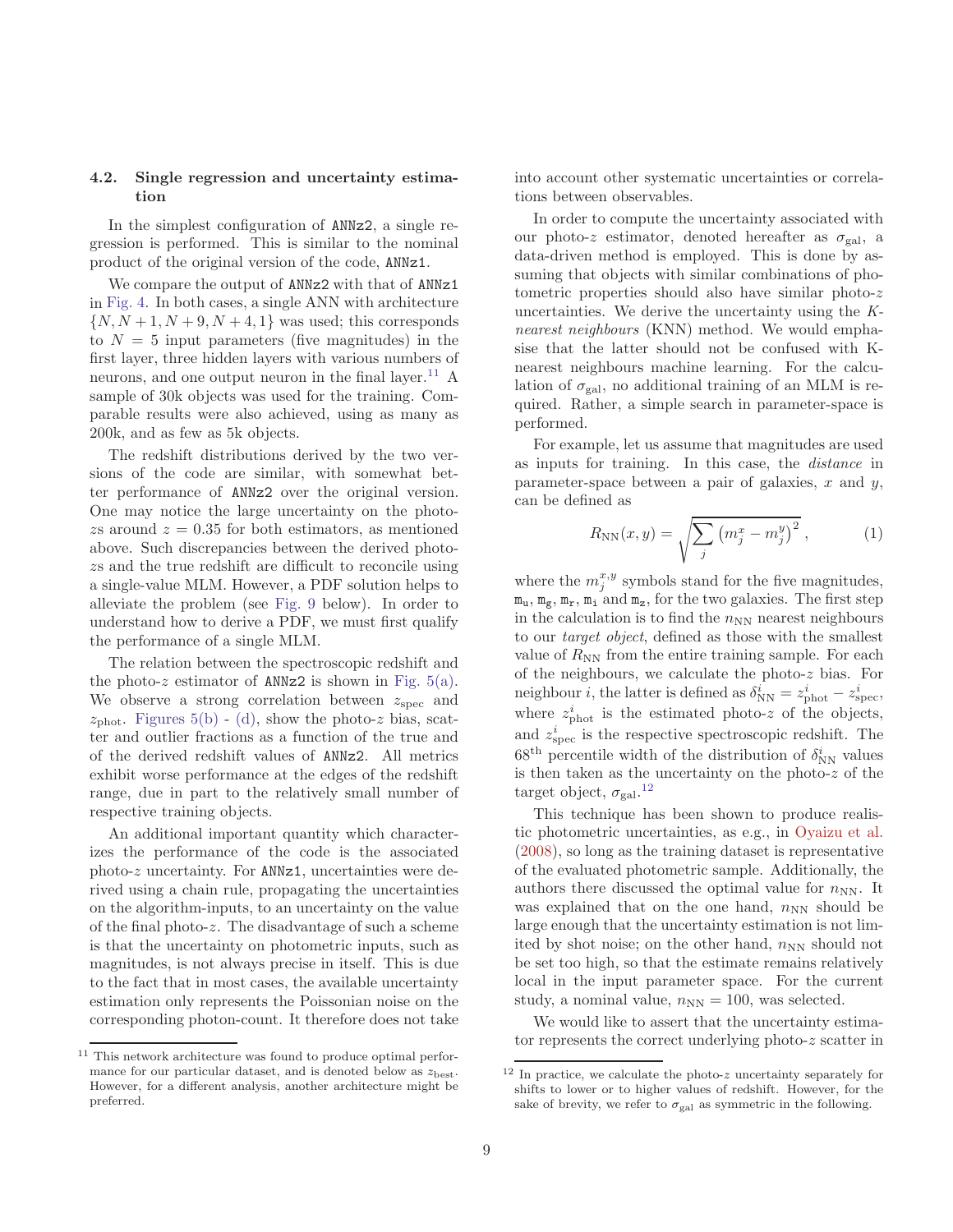<span id="page-9-3"></span><span id="page-9-0"></span>

<span id="page-9-2"></span>Fig. 4.— Comparison between the photo-z solutions of ANNz2 and the original version of the code, derived using a single ANN, as described in the text. [\(a\)](#page-9-0) : Differential distributions of the spectroscopic and the photometric redshift, respectively  $z_{\rm spec}$  and  $z_{\rm phot}$ , of ANNz1 and ANNz2, as indicated. [\(b\)](#page-9-3) : Correlation between the photo-z solutions of ANNz1 and ANNz2. Around  $z = 0.35$ , We observe a mismatch between the two estimators and  $z_{\rm spec}$ , as well as an increase in the scatter between the two. This indicates that the uncertainty on the photo-zs in this region is large. The latter is difficult to reconcile using single-value estimators, but is alleviated using a PDF, as discussed in the text (also see [Fig. 9\)](#page-14-0).

our analysis. For this purpose, we define the metric

$$
\rho_{\rm NN} = \frac{\delta_{\rm gal}}{\sigma_{\rm gal}} \,, \tag{2}
$$

the ratio between the photo-z bias and the associated uncertainty. The distribution of the values of  $\rho_{NN}$  for the entire sample is expected to be centred close to zero, and to have a width close to unity.

The distributions of  $\rho_{NN}$  for our ANNz1 and ANNz2 solutions are shown in [Fig. 6.](#page-11-0) We proceed by fitting a Gaussian function to each dataset. We find that both distributions have a mean value which is consistent with zero to a precision better than 3%. In addition, the distribution of  $\rho_{NN}$  for ANNz1 has a width of 0.27, while the corresponding value for **ANNz2** is 1.04. This indicates that the uncertainty estimation for the ANNz2 photo-zs is significantly more reliable in comparison.

## <span id="page-9-1"></span>4.3. Randomized regression PDF

As mentioned above, we construct our PDF by combining multiple MLM estimators, each folded with <span id="page-9-4"></span>their respective single-value uncertainty estimator. The steps of the algorithm may be summarized as follows:

- 1. A collection of MLMs is trained.
- 2. The ensemble of estimators goes through preselection, which includes ranking the solutions by their performance. The MLM which performs best is chosen as the single-value estimator.
- 3. The MLMs are folded with their corresponding intrinsic uncertainty,  $\sigma_{gal}$ . They are then combined in different ways into a set of candidate-PDFs. The MLM combinations are chosen randomly, taking into account the ranking in performance.
- 4. The performance of the candidates is compared, using the parameter  $\mathcal{C}$ , defined below. The solution which best describes the true redshift distribution is selected as the final PDF.

The first step in the calculation is the training of a set of *randomized MLMs*. These differ from each other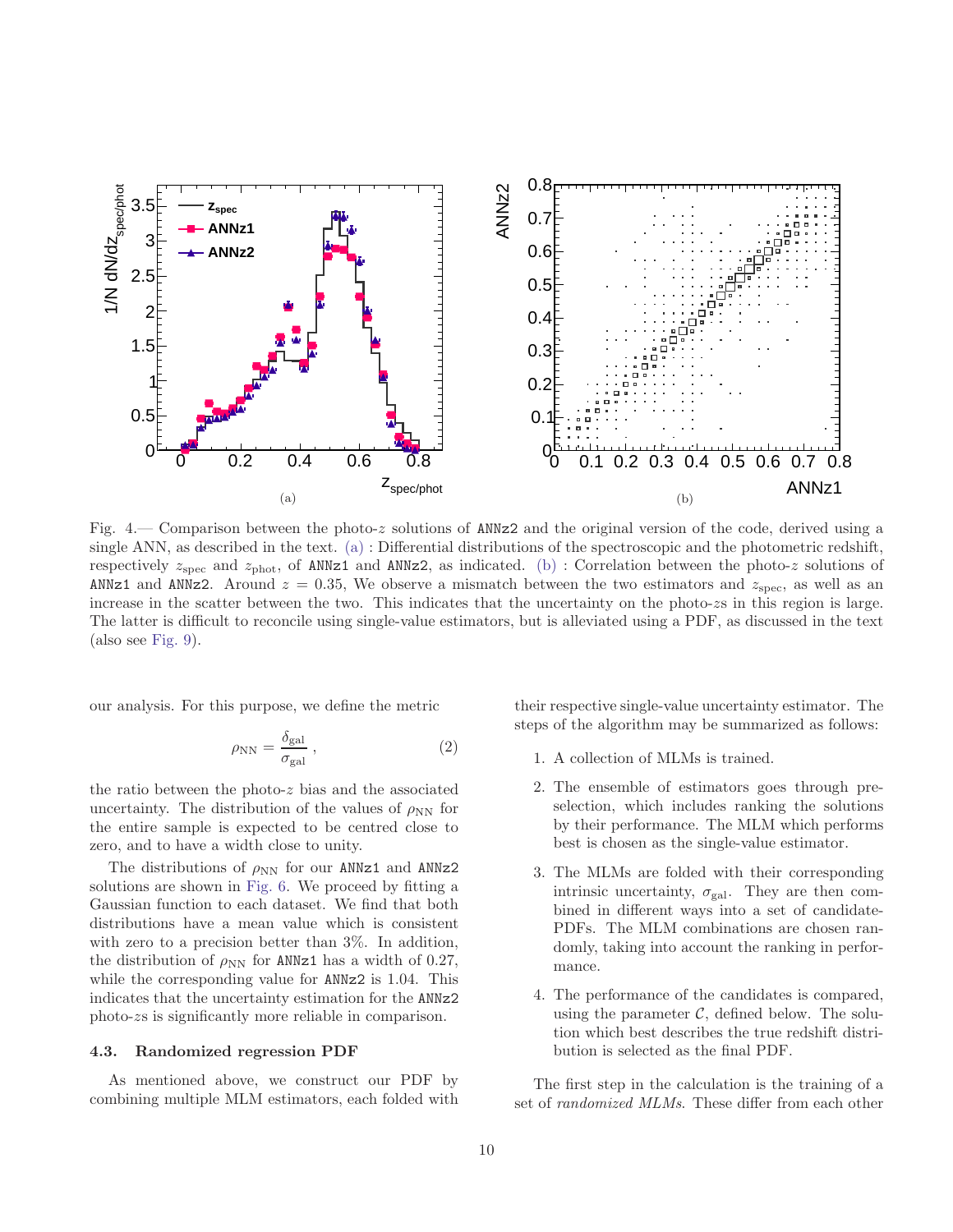<span id="page-10-3"></span><span id="page-10-2"></span><span id="page-10-1"></span><span id="page-10-0"></span>

<span id="page-10-4"></span>Fig. 5.— Properties of the photo-z solution of ANNz2, derived using a single ANN, as described in the text. [\(a\)](#page-10-0): Correlation between the spectroscopic and the photometric redshift, respectively  $z_{\rm spec}$  and  $z_{\rm phot.}$  [\(b\)](#page-10-1) : The photo-z bias,  $\delta_b$ , calculated in bins of either  $z_{\rm spec}$  or  $z_{\rm phot}$ , as indicated. [\(c\)](#page-10-3): The photo-z scatter, calculated as either the standard deviation or as the 68<sup>th</sup> percentile of the distribution of the bias, respectively  $\sigma_b$  and  $\sigma_{68,b}$ , calculated in bins of either  $z_{\rm spec}$  or  $z_{\rm phot}$ , as indicated. [\(d\)](#page-10-2) : The photo-z outlier fraction,  $f_{\rm b}(\alpha\sigma_{68})$ , using  $\alpha = 2$  or 3, calculated in bins of either  $z<sub>spec</sub>$  or  $z<sub>phot</sub>$ , as indicated. The lines in [\(b\)](#page-10-1) - [\(d\)](#page-10-2) are meant to guide the eye.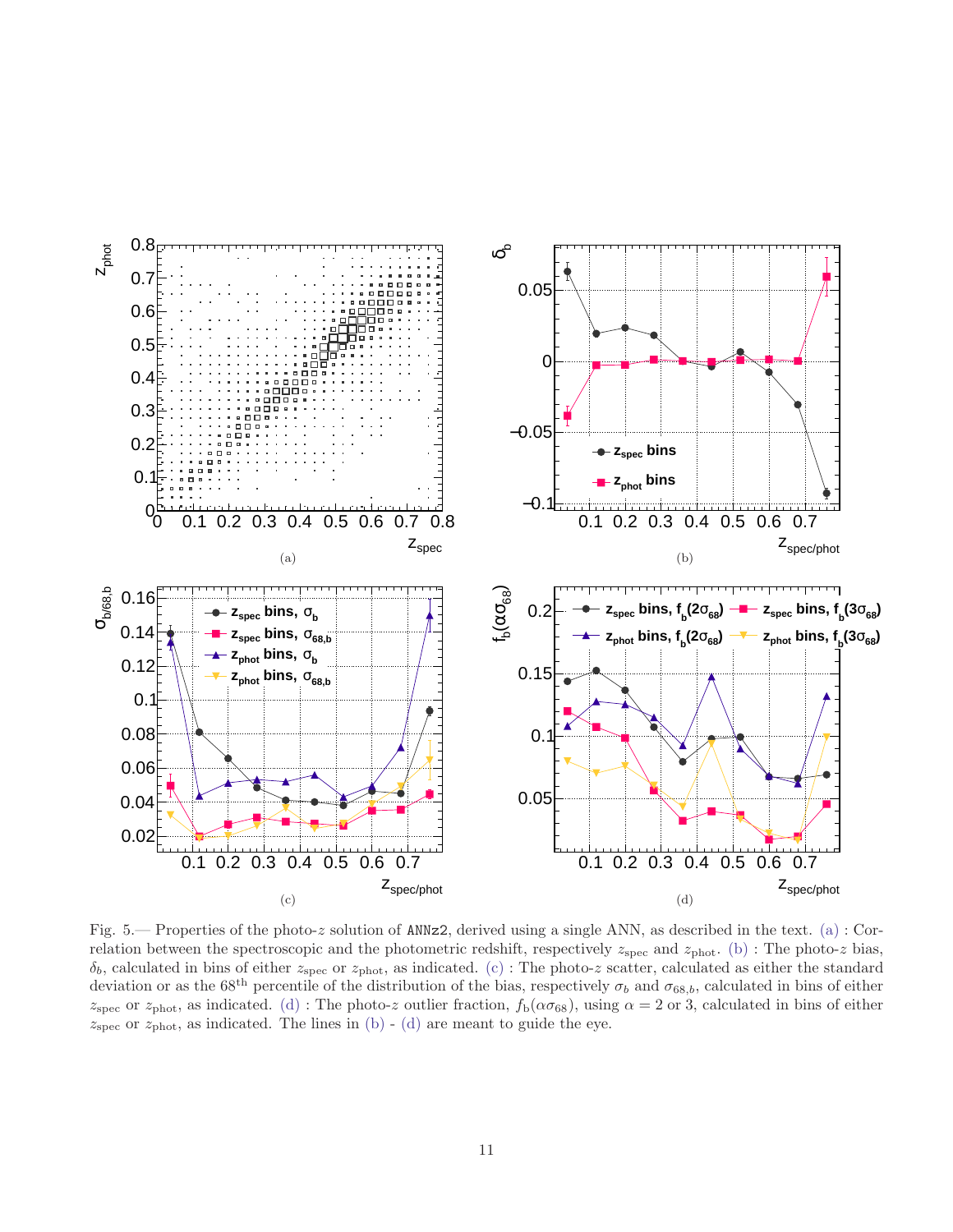

<span id="page-11-0"></span>Fig. 6.— Differential distributions of  $\rho_{NN}$ , the ratio between the photo-z bias and the associated uncertainty (see [Eq. 2\)](#page-9-4), for the photo-z solutions derived using either ANNz1 or ANNz2, as indicated. The markers represent the data and the lines represent fits to Gaussian functions. The fitted Gaussian width parameters are, respectively, 0.27 and 1.04 for ANNz1 and ANNz2, where for well-representative uncertainty estimates, the expected value for the width is 1.

in several ways. The latter includes setting unique random seed initializations, as well as changing the con-figuration parameters of a given algorithm.<sup>[13](#page-11-1)</sup> For instance, this may refer to using various types and numbers of neurons in an ANN, or to arranging neurons in different layouts of hidden layers; for BDTs, the number of trees and the type of boosting/bagging algorithm may be changed, etc.

In general, the choice of input parameters also has an effect on the performance [\(Hoyle et al. 2015b](#page-17-32)). A randomized MLM therefore has the option to only use a subset of the given input parameters, or to train with predefined functional combinations of parameters. These combinations may also incorporate complicated scenarios. For instance, missing inputs for a specific object may be mapped to predefined numerical values, such as the magnitude limits of the survey.

Additionally, TMVA provides the option to perform transformations on the input parameters, including

normalization and principal component decomposition. The transformations are done prior to training, as part of the internal pipeline of the code. Applying transformations on inputs has the potential to improve the performance [of machine learning. For instance,](#page-17-33) Soumagnac et al. [\(2015\)](#page-17-33) used principal component analysis to augment their algorithm, by reducing the dimensionality of a classification task. For photo- $z$  inference, transformation are most useful when combining input observables of different types, such as magnitudes and surface brightness.

Finally, the user may define training weights using functional expressions of both input parameters and observer parameters (parameters not used directly for the training). The weights are applied during the training; they may e.g., be used to reduce the impact of noisy data on the result. These may come in addition to the weights meant to account for unrepresentative training datasets, which are discussed in the next section.

Once a set of randomized MLMs is initialized, the various methods are each trained. Subsequently, a distribution of photo-z solutions for each galaxy is generated. A selection procedure is applied to the ensemble of answers, discarding outlier solutions which have very large values of  $\langle \delta \rangle$ ,  $\langle \sigma_{68} \rangle$  and  $\langle f(2, 3\sigma_{68}) \rangle$ , compared to the entire ensemble. The selected MLMs are then used to identify a single photo- $z$  estimator, based on the method with the best performance. The latter is denoted in the following as  $z_{best}$ .

In the next step, the various MLMs are folded with their respective single-value uncertainty. They are then used in concert in order to derive a complete probability distribution function. The most trivial combination, is one in which we accept all MLMs with equal weights. This, however, does not necessarily result in the best outcome, as the inclusion of estimators with e.g., large scatter, degrades the performance. We therefore derive a dynamic weighting scheme for the combination of MLMs. The weights are determined, using the cumulative distribution function (CDF) of a candidate-PDF,

$$
\mathcal{C}(z_{\rm spec}) = \int_{z_0=0}^{z_{\rm spec}} p_{\rm reg}(z) \, \mathrm{d}z \,. \tag{3}
$$

The latter is defined as the integrated PDF for redshifts smaller than some reference value, taken here as the true redshift,  $z_{\rm spec}$ . Here the differential PDF for a given redshift is denoted by  $p_{reg}(z)$ , and  $z_0$  corresponds to the lower bound of the PDF.

<span id="page-11-1"></span><sup>13</sup> See [Sect. 5.1](#page-14-1) and [Appendices A](#page-18-0) for details.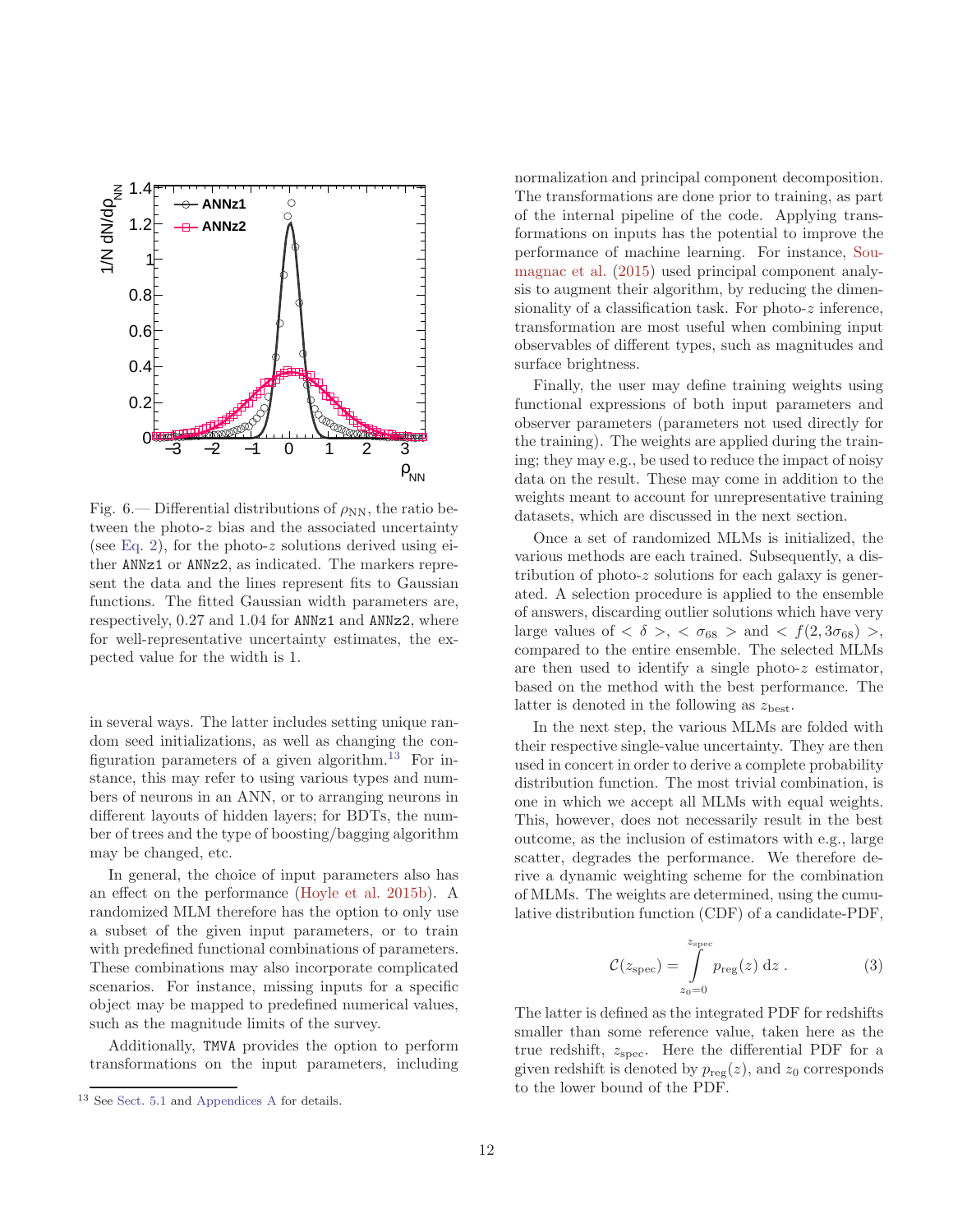Let us consider a photo-z PDF which correctly describes the underlying redshift distribution. In this case, one may think of  $z_{\rm spec}$  as a random variable which is distributed according to the PDF. It then follows that  $\mathcal C$  would be a flat distribution. As further illustration, one may imagine the inverse problem. Supposing we generate a collection of random numbers, uniformly distributed between 0 and 1. We then use these to calculate  $C^{-1}$ , the inverse of the CDF (the quantile function). In this case, the distribution of  $\mathcal{C}^{-1}$  values would correspond to redshifts; it should then recover our PDF, assuming the PDF correctly represents the underlying uncertainty on our photo-z inference.

The CDF of redshifts has previously been used to constrain photo-z PDFs, as e.g., in [Bordoloi et al.](#page-17-34) [\(2010\)](#page-17-34). There it was the basis for modifying PDFs which were constructed from likelihood functions, as part of a template fitting algorithm. In ANNz2,  $\mathcal{C}$  is used for the initial derivation procedure of the PDF. This is done by selecting from the collection of candidate-PDFs, the solution for which  $\mathcal C$  is as close as possible to a uniform distribution.

# <span id="page-12-0"></span>4.4. Representativeness and completeness of the training sample

Up to this point, we have discussed how the uncertainty on input parameters and the differences between specific MLMs are treated in ANNz2. However, machine learning methods based on training are susceptible to additional systematic effects. Two possible sources of major bias come about for training datasets which are not *representative* or are not *complete*.

One possible source of bias is the exact composition of the training dataset. Let us consider an evaluated object from a photometric dataset, for which we have comparable training objects. It is then important that the relative fraction of these training objects within the training sample be the same as in the photometric dataset. If this is not the case, the training sample is usually referred to as unrepresentative.

In order to illustrate the point, a simple example is shown in [Fig. 7.](#page-12-1) The figure includes the distributions of the  $r$ -band magnitude,  $m_r$ , of objects in hypothetical training and reference samples. The latter represents a complete and unbiased representation of the  $m_r$  of galaxies for some survey. In this case, the distribution of  $m_r$  in the training dataset is quite different from that in the reference sample. An MLM trained using this training dataset will e.g., give too high significance to



<span id="page-12-1"></span>Fig. 7.— Differential distributions of the r-band magnitude,  $m_r$ , of objects in three samples, as indicated; the *reference* sample, which corresponds to a hypothetical survey; the *original* training sample, which is some spectroscopic dataset which is available for training an MLM; the *weighted* training sample, which corresponds to the original training sample, after weights have been applied, as described in the text.

training examples with  $m_r$  values close to 19.

The problem may be alleviated by reweighting the training sample. The purpose of the weights is to assign a correction factor to galaxies as a function of the input parameters. The weighted distribution of galaxies should be such, that the relative fraction of objects in each region in the parameter space is the same as in the reference sample. These weights are then used as part of the training; they are also further propagated to the metric calculations, to be used during the PDF optimization phase. The reweighting procedure is implemented as part of the internal pipeline of ANNz2, requiring only the definition of the reference dataset by the user of the code.

The weights are derived by matching the density of objects in the input parameter space to that in the reference sample [\(Lima et al. 2008](#page-17-31)). This way, all inputs are reweighted simultaneously, accounting for any intrinsic correlations. We derive the weights using a kdtree, calculating the number of neighbours of an object in the training sample within some distance (see [Eq. 1\)](#page-8-3). We then find the number of neighbours of the same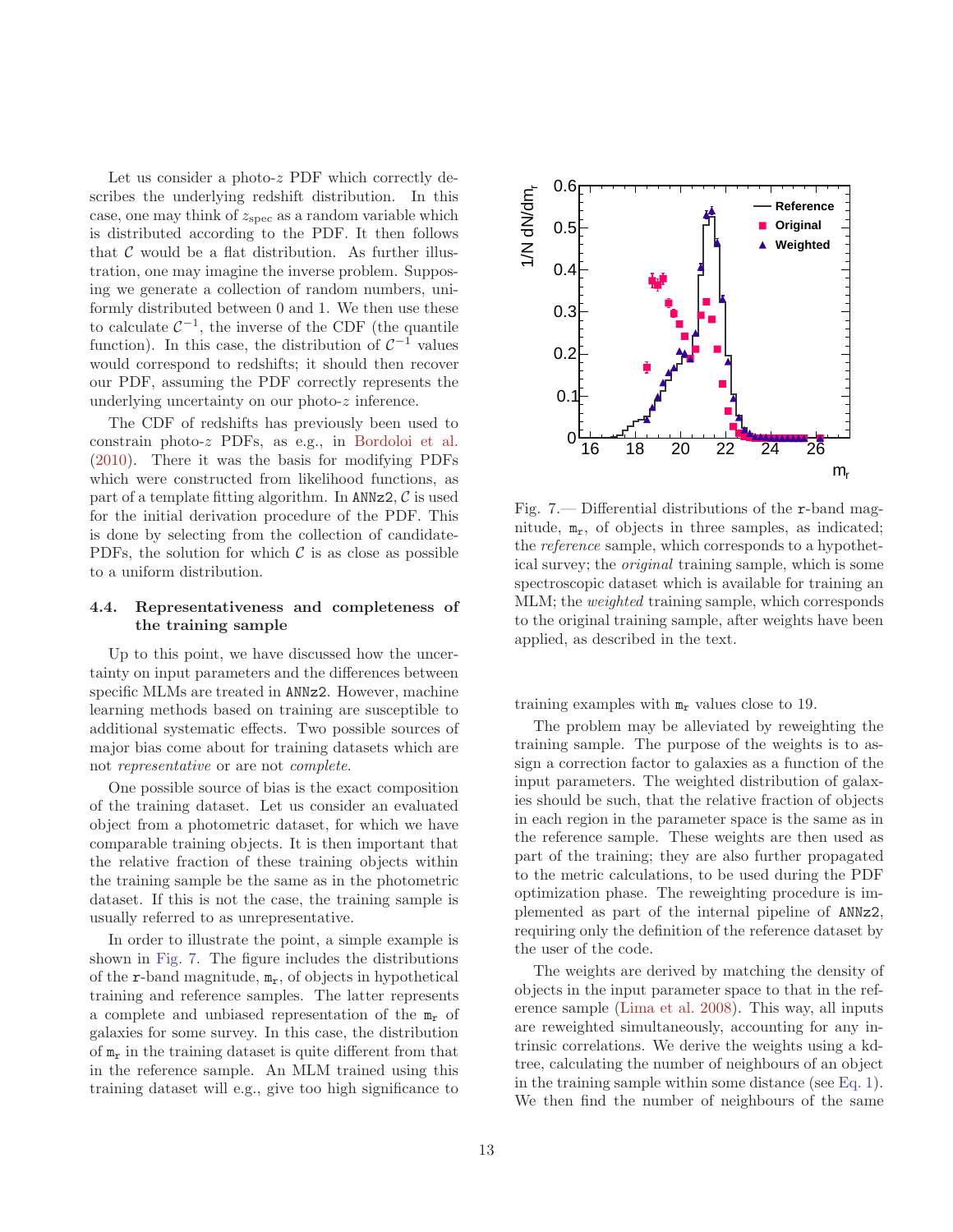object within the same distance, but in the reference sample. The weight is finally taken as the ratio of these two numbers.

One may notice in [Fig. 7](#page-12-1) that for  $m_r \lesssim 18.5$ , the weighted training dataset does not match the reference sample. The reason for this, is that the original training sample does not have any corresponding objects. In this case, we usually refer to the training dataset as incomplete. In general, an MLM should only be used on objects which have features that are represented in the training dataset. In cases where no training examples exist, both the photo-z and the corresponding photo-z uncertainty are equally unreliable.

ANNz2 has a validation mechanism to check whether an evaluated object falls under an incomplete region of the training sample. Unfortunately, there is no systematic way to correct the photo-z of objects which do not have comparable training examples. These can instead be flagged as unreliable.

The algorithm uses a kd-tree to derive the density of objects from the training sample, which have similar properties as the evaluated object. We begin by computing  $R_{NN}^{y/x}$ , the distance in parameter-space between the evaluated object,  $x$ , and the closest corresponding object from the training sample,  $y$  (see [Eq. 1\)](#page-8-3). We then derive  $R_{NN}^{y/n}$ , the distance from y, within which  $n_{NN}^{min}$  objects from the training sample are found. Finally, we define our quality criteria as

<span id="page-13-0"></span>
$$
Q_{\rm NN} = \max \left\{ 0 \; , \; \frac{R_{\rm NN}^{y/n} - R_{\rm NN}^{y/x}}{R_{\rm NN}^{y/n}} \right\} \; . \tag{4}
$$

The parameter  $Q_{NN}$  represents a typical distanceratio between the evaluated object, and similar training objects. For dense regions of the training sample,  $R_{\text{NN}}^{y/x} \ll R_{\text{NN}}^{y/n}$ , which corresponds to  $Q_{\text{NN}} \sim 1$ . Conversely, for sparse regions, one would have to search far away in order to find object-y, resulting in low values of  $Q_{NN}$ . The steepness of the distribution of  $Q_{NN}$  depends on the choice of  $n_{\text{NN}}^{min}$ , and on the properties of the dataset. We nominally use  $n_{NN}^{min} = 100$ , though this parameter may be changed by the user of the code.

The parameter  $Q_{NN}$  can be used to reject low-fidelity photo-zs. The exact cut on  $Q_{NN}$  should be determined on a case-by-case basis. It should take into account the fraction of excluded objects, and the relative improvement in performance. To illustrate the properties of  $Q_{NN}$ , we use the hypothetical training and reference samples defined for [Fig. 7.](#page-12-1) For the purpose of the ex-

<span id="page-13-2"></span><span id="page-13-1"></span>

Fig. 8.— Properties of the quality criteria,  $Q_{NN}$  (see [Eq. 4\)](#page-13-0), for the hypothetical training and reference samples used for [Fig. 7,](#page-12-1) where the reference sample is taken as the evaluated dataset. [\(a\)](#page-13-1) : Differential distribution of  $Q_{NN}$ . [\(b\)](#page-13-2) : Dependence of the photo-z bias,  $\delta_b$ , and of the 68<sup>th</sup> percentile scatter,  $\sigma_{68,b}$ , on  $Q_{NN}$ .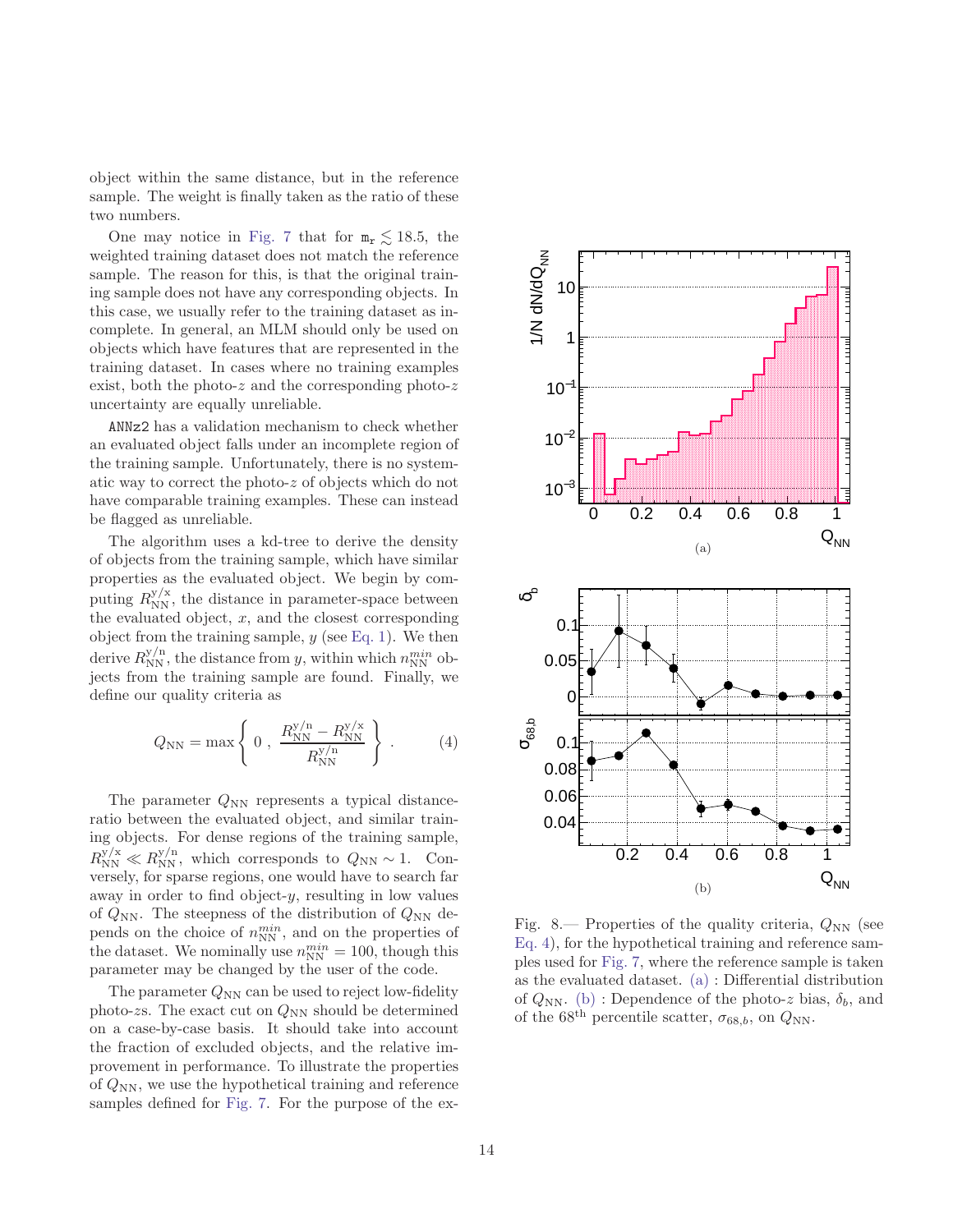

<span id="page-14-0"></span>Fig. 9.— Differential distributions of the spectroscopic redshift,  $z_{\rm spec}$ , and of the respective photometric redshift,  $z_{\text{phot}}$ , where  $z_{\text{best}}$  is the single-value MLM solution with the best performance,  $\langle$  PDF  $\rangle$  is the single-value average of the PDF solution, and PDF is the full stacked PDF, as indicated. The overall fit of the stacked PDF to the true redshift distribution is better than that of the single-value solutions.

ample, we take the reference sample as the evaluated dataset. The corresponding distribution of  $Q_{NN}$  values is presented in Fig.  $8(a)$ . We quantify our results in [Fig. 8\(b\).](#page-13-2) Here, we present the dependence on  $Q_{NN}$ of the photo-z bias,  $\delta_b$ , and of the 68<sup>th</sup> percentile scatter,  $\sigma_{68,b}$ . As desired, the performance improves as the value of  $Q_{NN}$  increases. For this example, a conservative cut would be to reject galaxies with  $Q_{NN} < 0.8$ .

## <span id="page-14-1"></span>5. Performance of the estimators of ANNz2

#### 5.1. Toy analysis

[Figure 9](#page-14-0) shows the distribution of the nominal photo-z estimators of ANNz2 for our SDSS dataset. These include the single-value photo-z estimator,  $z_{best}$ , the single-value average of the randomized regression PDF,  $\langle$  PDF  $\rangle$ , and the full PDF solution, PDF. The corresponding performance metrics are presented in [Fig. 10;](#page-16-10) the bias,  $\langle \delta \rangle$ ; the 68<sup>th</sup> percentile scatter,  $\langle \sigma_{68} \rangle$ ; and the outlier fractions,  $\langle f(2\sigma_{68}) \rangle$ and  $\langle f(3\sigma_{68}) \rangle$ . In addition, we include the metric  $\sigma(\rho_{\rm NN})$ , defined as the 68<sup>th</sup> percentile width of the distribution of  $\rho_{NN}$  (see [Eq. 2\)](#page-9-4). Finally, the  $N_{\text{pois}}$  and KS-test statistics of the various  $N(z_{\text{phot}})$  distributions are shown as well.

The  $z_{\text{best}}$  solution is the same one shown in [Fig. 5,](#page-10-4) and corresponds to an ANN with architecture  $\{N, N + \}$  $1, N + 9, N + 4, 1$ , where N corresponds to the number of input parameters (in this case, five magnitudes). The ensemble of MLMs used for the PDF is composed of 50 ANNs and 50 BDTs, with specific MLM options chosen at random as described next. In addition, for both the ANNs and the BDTs, the input parameters for the training were chosen as either the five magnitudes, combinations of magnitude and colours, or subsets of the latter. Furthermore, variable transformations on the input parameters (normalization, principal component analysis, decorrelation) were switched on or off at random.

The ANNs were configured with variations of the following parameters: $14$  the numbers of hidden layers was varied between 2 and 4; the number of neurons in a hidden layer was varied between N and  $(N + 10)$ ; the neuron activation function was chosen as either a sigmoid or a tanh function; use of a regulator was switched on or off; the number of steps between convergence tests was randomized between 100 and 500 steps; the MLMs were trained using back-propagation, with or without the use of second derivatives of the ANN error function.

The BDTs were defined using the following settings: the number of trees was randomized between 300 and 1200; the boosting algorithm was changed between the available options in TMVA; the threshold criteria for splitting nodes was varied between 0.1% and 1% of the number of training objects per node; the separation criteria for testing node-splitting was chosen at random.

We observe that the three photo-z estimators,  $z_{best}$ ,  $\langle$  PDF  $\rangle$  and PDF, all have an average bias which is consistent with zero. Comparing the scatter, the full PDF has a larger scatter relative to the single-value estimators. This is expected, as the calculation for PDFs is performed bin-by-bin, taking into account the tails of the PDF. For approximately symmetric PDFs, the tails cancel out. They therefore do not affect the bias or scatter of the average of the PDF. However, for the full solution, the negative and positive contributions from the tails increase  $\langle \sigma_{68} \rangle$ . The scatter for the full PDF is therefore larger by construction. The increased value of the PDF scatter is not a disadvantage. Rather, it represents a more realistic estimation of the under-

<sup>14</sup> See [Appendix A](#page-18-0) for details on the configuration options.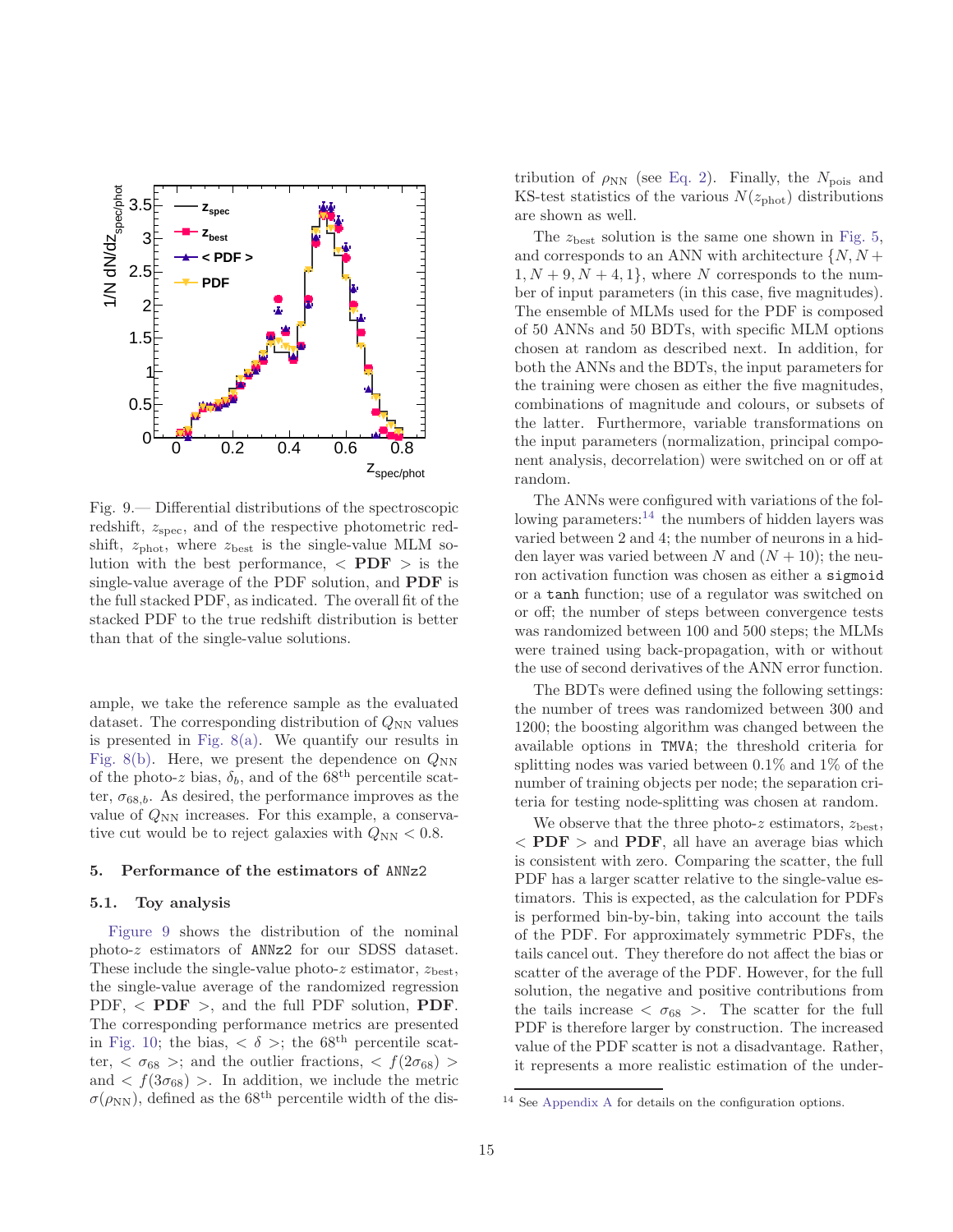lying uncertainty on the photo-zs. This is reflected by the value of  $\sigma(\rho_{NN})$ , which is much better (closer to 1) for the PDF estimator, than for its average.

Finally, the shape of the full PDF provides a better description of the underlying redshift distribution, as expressed by the low values of the  $N_{\text{pois}}$  and KS-test statistics. The difference in the performance may even be appreciated by eye from [Fig. 9.](#page-14-0) Specifically, the stacked PDF provides a better estimation of the true redshift for  $z_{\text{spec}} \sim 0.35$  and for  $z_{\text{spec}} > 0.7$ , where the single-value solutions are less precise.

## 5.2. Other applications of ANNz2

We have only commented here on performance metrics for ANNz2, such as photo-z bias, and compatibility with the underlying redshift distribution. However, to fully qualify the algorithm, one would need to perform a Cosmological analysis involving photometric redshifts [\(Rau et al. 2015](#page-17-24)). Such a study is beyond the scope of the current work. However, ANNz2 has already been used for several DES analyses, and is included in the first public data release of the experiment.

In [Bonnett et al.](#page-16-0) [\(2015](#page-16-0)), the performance of ANNz2 was compared with that of three other codes, SkyNet, TPZ and BPZ. The first two are machine-learning codes which employ a similar algorithm using different MLM types, while BPZ is a template-fitting code. The comparison was done in the context of the first DES Cosmology results [\(DES Collaboration 2015](#page-17-5)), where the difference between the photo-zs were propagated to the systematic uncertainty on a weak lensing analysis. One should notice that [Bonnett et al.](#page-16-0) [\(2015](#page-16-0)) performed the comparison between the different estimators by first assigning galaxies to one set of redshift bins. The latter were determined by the nominal code in the study, SkyNet. The photo-zs of the various codes for a given galaxy sub-sample (SkyNet photo-z bin) were then compared. This may produce a selection bias; effectively, the PDF for each code is constrained by the results of SkyNet. However, even given this possible bias, ANNz2 was found to be compatible with the other codes.

In another study [\(Leistedt et al. 2015\)](#page-17-4), a systematic test of variations in the observing conditions in DES was performed, comparing ANNz2, TPZ and BPZ. In this case, it was shown that ANNz2 minimizes the variations in the photo-z distribution due to degraded input data, and that it reduces the amount of outliers.

# 6. Summary

ANNz2 is a new major version of the public photometric redshift estim[ation software, first developed by](#page-17-0) Collister and Lahav [\(2004\)](#page-17-0). It has already been used as part of the first weak lensing analysis of the Dark Energy Survey, and is included in the first data release of the experiment. The code is also planned to be incorporated in the software pipelines of future projects. In this paper we have introduced the algorithm available in the new implementation, and have illustrated the performance of the code using spectroscopic data.

ANNz2 incorporates several machine learning methods, such as artificial neural networks and boosted decision/regression trees. The different algorithms are used in concert in order to optimize the photo-z reconstruction, and to estimate the associated uncertainties. This is done by generating a wide selection of machine learning methods, utilizing e.g., different ANN architectures and BDT algorithms. The final product of ANNz2 is either a single-value photo- $z$  estimator, or a full photo- $z$ probability distribution function. PDF derivation is an important new feature of ANNz2, not available in the previous version of the code.

PDFs are calculated by ANNz2 using two different approaches. The nominal approach is a new technique, called randomized regression. In this mode, optimization is performed by ranking the different solutions according to their performance, which is determined by the respective photo-z bias, scatter and outlier fraction parameters. The single solution with the best performance is chosen as the nominal photo-z estimator of ANNz2. In addition, the entire collection of solutions is used in order to derive a photo-z PDF. The PDF is constructed in two phases. In the first phase, each solution is folded with a distribution of uncertainty values, which is derived using the KNN uncertainty estimation method. In the second phase, the ensemble of solutions is combined. This is done using dynamically determined weighting schemes, intended to optimize the final PDF. Additionally, we have implemented in ANNz2 a second approach for PDF-derivation, called binned classification. The latter has been used in the past, and is not discussed in the current paper.

ANNz2 also includes an implementation of a method to correct for training samples which are not representative of the features of the evaluated dataset. In addition, we introduce a new method to account for samples which are not complete. The former is performed by applying weights to training objects during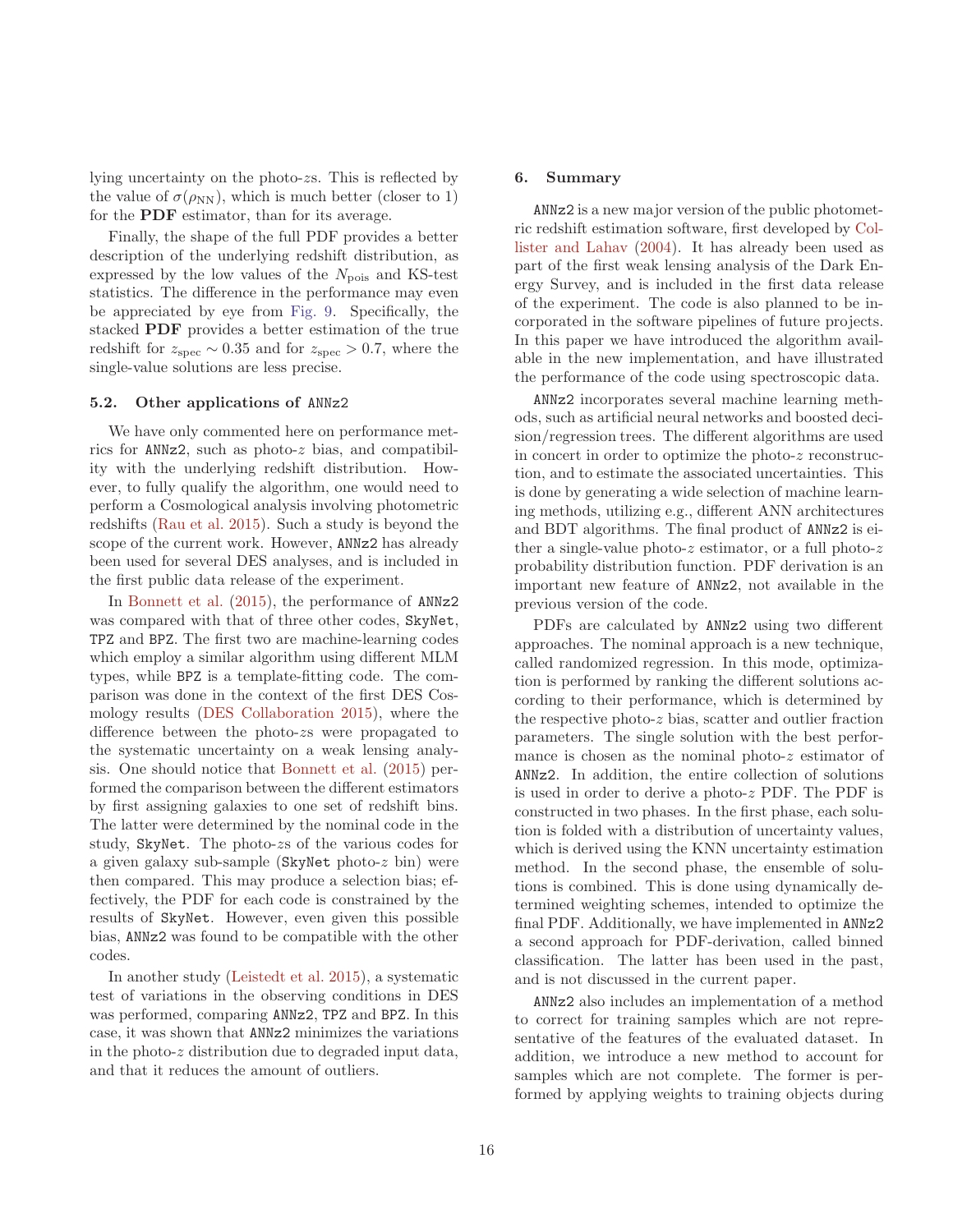

<span id="page-16-10"></span>Fig.  $10$ . Photo-z metrics, averaged over the entire redshift range, for the nominal solutions of ANNz2, where  $z_{best}$  is the single-value MLM solution with the best performance,  $\langle PDF \rangle$  is the single-value average of the PDF solution, and **PDF** is the full stacked PDF, as indicated. The metrics are the bias,  $\langle \delta \rangle$ ; the 68<sup>th</sup> percentile scatter,  $\langle \sigma_{68} \rangle$ ; the outlier fractions,  $f(\alpha \sigma_{68})$ , for  $\alpha = 2$  or 3; the N<sub>pois</sub> and KS-test statistics; and  $\sigma(\rho_{NN})$ , the 68<sup>th</sup> percentile width of the distribution of  $\rho_{NN}$  (see [Eq. 2\)](#page-9-4). The lines are meant to guide the eye. All three solutions have comparable values of photo-z bias. The stacked PDF solution exhibits a relatively larger scatter, due to the inclusion of the tails the distribution in the calculation. However, the overall fit of the full PDF to the true redshift distribution, indicated by  $N_{\text{pois}}$  and the KS-test, is better in comparison.

training and during photo-z optimization, in order to match the properties of the evaluated dataset. For the latter, a quality flag is generated for each evaluated object. The flag indicates whether the derived photo-z solution is reliable, based on the completeness of the sample.

## Acknowledgements

We would like to thank Manda Banerji, Christopher Bonnett, Antonella Palmese and Maayane Soumagnac for the useful discussions regarding the nature of photometric redshifts and machine learning. We would also like to thank the photo-z working groups of DES and of the Euclid experiment for giving feedback on the code.

OL acknowledges an European Research Council Advanced Grant FP7/291329, which also supported IS. FBA acknowledges the Royal Society for a Royal Society University Research Fellowship.

This work uses publicly available data from the SDSS. Funding for SDSS-III has been provided by the Alfred P. Sloan Foundation, the Participating Institutions, the National Science Foundation, and the U.S. Department of Energy Office of Science. The SDSS-III website is [http://www.sdss3.org/.](http://www.sdss3.org/)

#### REFERENCES

- <span id="page-16-5"></span>Abdalla, F. B., Amara, A., Capak, P., et al.: 2008, *MNRAS* 387, 969
- <span id="page-16-1"></span>Abdalla, F. B., Banerji, M., Lahav, O., and Rashkov, V.: 2011, *MNRAS* 417, 1891
- <span id="page-16-9"></span>Ahn, C. P., Alexandroff, R., Allende Prieto, C., et al.: 2014, *ApJS* 211, 17
- <span id="page-16-7"></span>Arnouts, S., Cristiani, S., Moscardini, L., et al.: 1999, *MNRAS* 310, 540
- <span id="page-16-6"></span>Banerji, M., Abdalla, F. B., Lahav, O., and Lin, H.: 2008, *MNRAS* 386, 1219
- <span id="page-16-4"></span>Benitez, N.: 2000, *ApJ* 536, 571
- <span id="page-16-2"></span>Benítez, N., Moles, M., Aguerri, J. A. L., et al.: 2009, *ApJ* 692, L5
- <span id="page-16-3"></span>Bolzonella, M., Miralles, J.-M., and Pelló, R.: 2000, *A&A* 363, 476

<span id="page-16-8"></span>Bonnett, C.: 2015, *MNRAS* 449(1), 1043

<span id="page-16-0"></span>Bonnett, C., Troxel, M. A., Hartley, W., et al.: 2015, *ArXiv e-prints*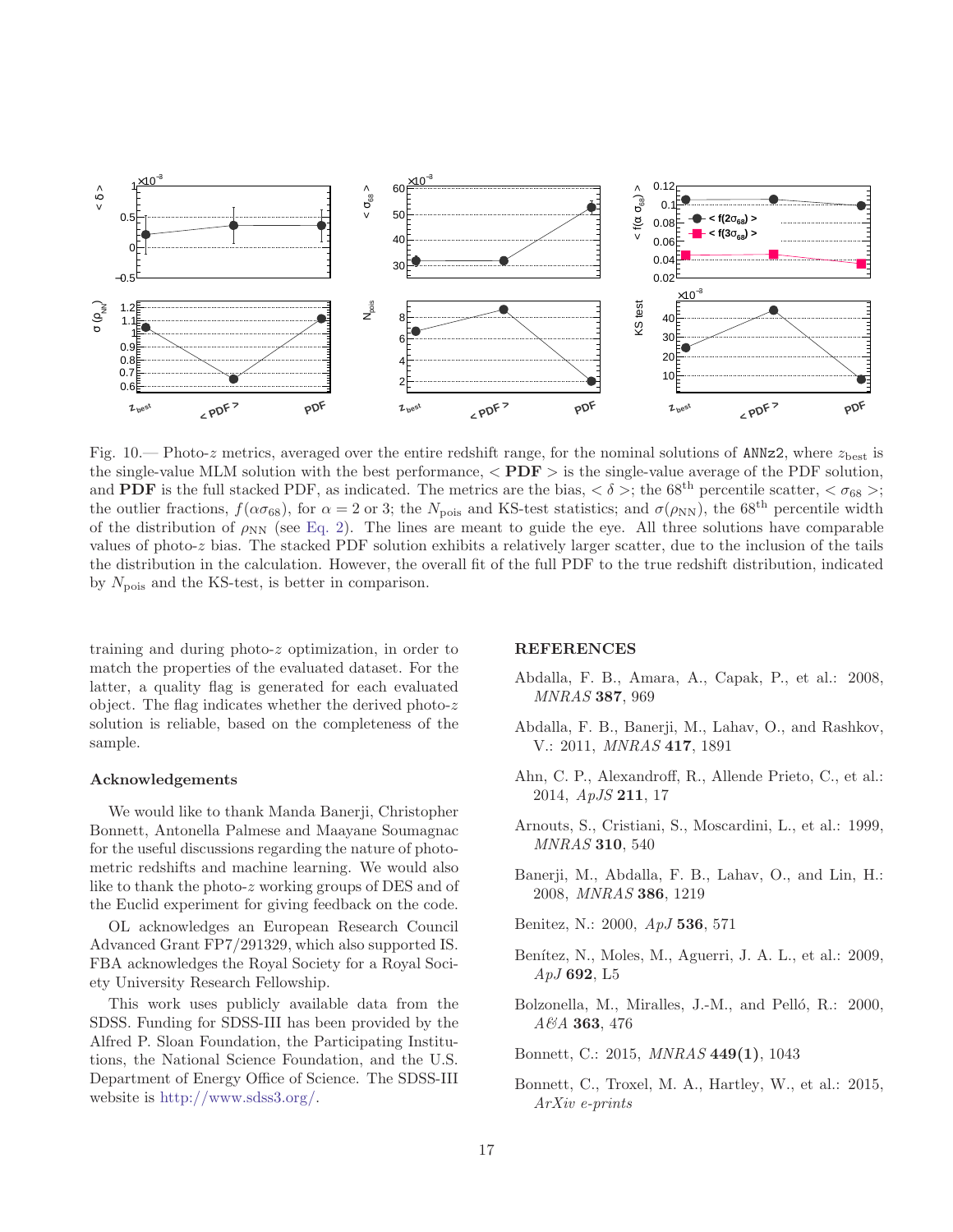- <span id="page-17-34"></span>Bordoloi, R., Lilly, S. J., and Amara, A.: 2010, *MN-RAS* 406(2), 881
- <span id="page-17-26"></span>Brun, R. and Rademakers, F.: 1997, *Nucl.Instrum.Meth.* A389, 81
- <span id="page-17-12"></span>Bruzual A., G. and Charlot, S.: 1993, *ApJ* 405, 538
- <span id="page-17-23"></span>Carrasco Kind, M. and Brunner, R. J.: 2013, *MNRAS* 432, 1483
- <span id="page-17-17"></span>Carrasco Kind, M. and Brunner, R. J.: 2014, *MNRAS* 438, 3409
- <span id="page-17-11"></span>Coleman, G. D., Wu, C.-C., and Weedman, D. W.: 1980, *ApJS* 43, 393
- <span id="page-17-0"></span>Collister, A. A. and Lahav, O.: 2004, *PASP* 116, 345
- <span id="page-17-13"></span>Connolly, A. J., Csabai, I., Szalay, A. S., et al.: 1995, *AJ* 110, 2655
- <span id="page-17-29"></span>Dawson, K. S., Schlegel, D. J., Ahn, C. P., et al.: 2013, *AJ* 145, 10
- <span id="page-17-5"></span>DES Collaboration: 2015, *ArXiv:1507.05552*
- <span id="page-17-21"></span>Feldmann, R., Carollo, C. M., Porciani, C., et al.: 2006, *MNRAS* 372, 565
- <span id="page-17-14"></span>Firth, A. E., Lahav, O., and Somerville, R. S.: 2003, *MNRAS* 339, 1195
- <span id="page-17-15"></span>Geach, J. E.: 2012, *MNRAS* 419, 2633
- <span id="page-17-22"></span>Gerdes, D. W., Sypniewski, A. J., McKay, T. A., et al.: 2010, *ApJ* 715, 823
- <span id="page-17-28"></span>Hastie, T., Tibshirani, R., and Friedman, J.: 2001, *The Elements of Statistical Learning*, Springer Series in Statistics, Springer New York Inc., New York, NY, USA
- <span id="page-17-8"></span>Hildebrandt, H., Arnouts, S., Capak, P., et al.: 2010, *A&A* 523, A31
- <span id="page-17-25"></span>Hoecker, A., Speckmayer, P., Stelzer, J., et al.: 2007, *PoS* ACAT, 040
- <span id="page-17-18"></span>Hoyle, B., Rau, M. M., Bonnett, C., Seitz, S., and Weller, J.: 2015a, *MNRAS* 450, 305
- <span id="page-17-32"></span>Hoyle, B., Rau, M. M., Zitlau, R., Seitz, S., and Weller, J.: 2015b, *MNRAS* 449, 1275
- <span id="page-17-1"></span>Hu, W.: 1999, *ApJ* 522, L21
- <span id="page-17-20"></span>Ilbert, O., Arnouts, S., McCracken, H. J., et al.: 2006, *A&A* 457, 841
- <span id="page-17-4"></span>Leistedt, B., Peiris, H. V., Elsner, F., et al.: 2015, *ArXiv e-prints*
- <span id="page-17-31"></span>Lima, M., Cunha, C. E., Oyaizu, H., et al.: 2008, *MN-RAS* 390, 118
- <span id="page-17-27"></span>MacKay, D. J.: 2003, *Information theory, inference and learning algorithms*, Cambridge university press
- <span id="page-17-6"></span>Mandelbaum, R., Seljak, U., Hirata, C. M., et al.: 2008, *MNRAS* 386, 781
- <span id="page-17-10"></span>Mobasher, B., Capak, P., Scoville, N. Z., et al.: 2007, *Astrophys. J. Suppl.* 172, 117
- <span id="page-17-7"></span>Myers, A. D., White, M., and Ball, N. M.: 2009, *MN-RAS* 399, 2279
- <span id="page-17-9"></span>Newman, J. A., Abate, A., Abdalla, F. B., et al.: 2015, *Astropart. Phys.* 63, 81, [Erratum: Astropart. Phys.65,112(2015)]
- <span id="page-17-19"></span>Oyaizu, H., Lima, M., Cunha, C. E., Lin, H., and Frieman, J.: 2008, *ApJ* 689, 709
- <span id="page-17-24"></span>Rau, M. M., Seitz, S., Brimioulle, F., et al.: 2015, *MN-RAS* 452(4), 3710
- <span id="page-17-3"></span>Sánchez, C., Carrasco Kind, M., Lin, H., et al.: 2014, *MNRAS* 445, 1482
- <span id="page-17-30"></span>Schmidt, S.: 2007, *Galaxy Evolution: The DRaGONS Survey and Luminosity Functions with Photometric Redshifts*, University of Pittsburgh
- <span id="page-17-33"></span>Soumagnac, M. T., Abdalla, F. B., Lahav, O., et al.: 2015, *MNRAS* 450(1), 666
- <span id="page-17-16"></span>Way, M. J. and Klose, C. D.: 2012, *PASP* 124, 274
- <span id="page-17-2"></span>Zhan, H. and Knox, L.: 2006, *ArXiv Astrophysics eprints*

<span id="page-17-35"></span>This 2-column preprint was prepared with the AAS LaTeX macros v5.2.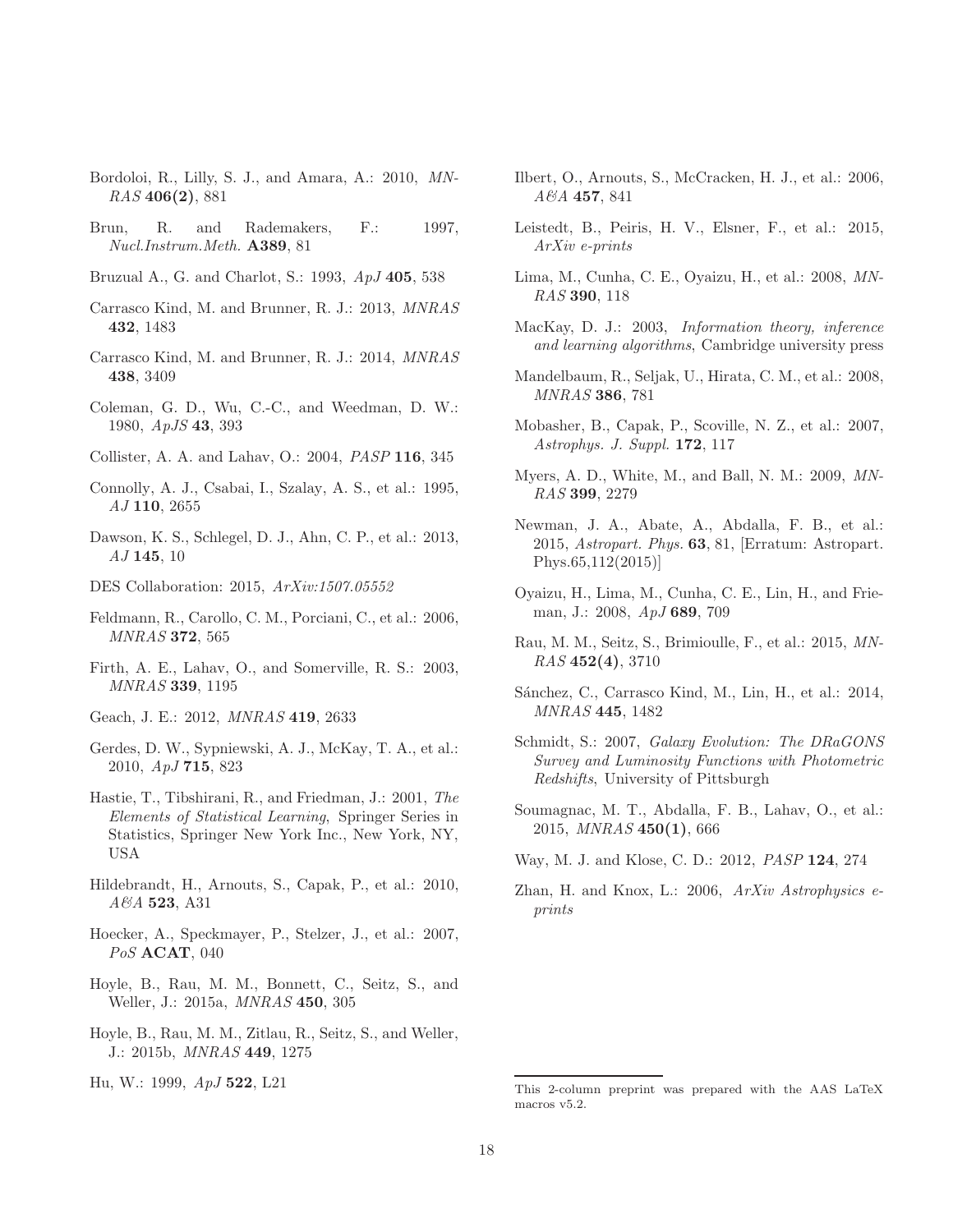# <span id="page-18-0"></span>Appendix

# A. Quick-start guide

To illustrate the use of ANNz2, we provide a short guide for running the code. The following is limited to describing the randomized regression mode, corresponding to version 2.1.2 of the code. Please see the on-line documentation<sup>[15](#page-18-1)</sup> for further details, as well as up to date instructions.

## A.1. Work-flow

Randomized regression is run using the following consecutive shell commands. In this example, the commands employ the Python control script, annz rndReg quick.py, which is provided with the code:

```
python scripts/annz_rndReg_quick .py --randomRegression --genInputTrees
python scripts/annz_rndReg_quick .py --randomRegression --train
python scripts/annz_rndReg_quick .py --randomRegression --optimize
python scripts/annz_rndReg_quick .py --randomRegression --evaluate
```
These correspond to the four stages of the pipeline: data processing, training, optimization, and evaluation.

In the following, we describe each of these stages. We use Python pseudo-code to represent the content of the example script. The dictionary syntax, ANNz["XXX"], stands for a job-option parameter labelled XXX, which is exposed to ANNz2. All other variables are internal to the control script.

# A.2. Data processing

In the initial stage, the training and validation samples defined by the user are ingested. If the user does not explicitly define separate input files for training and for validation, the complete sample is randomly split.

The user also has the option to define a reference sample, which represents the dataset which is eventually evaluated. If this reference is provided, training weights are calculated, as described in [Sect. 4.4.](#page-12-0)

For example, the user may define,

| $ANNz[$ " in $A sciiFiles$ "]              | $=$ "training Testing Sample.csv"                                             |
|--------------------------------------------|-------------------------------------------------------------------------------|
| ANNz['" in Asciivars"                      | $y = r$ $F: m_u$ ; $F: e_u$ ; $F: m_g$ ; $F: e_g$ ; $D: z$ $\neq$ $C: survey$ |
|                                            |                                                                               |
| $ANNz$   "useWgt $KNN$ "                   | $=$ True                                                                      |
| $ANNz['i nAsciiFiles_wgtKNN"]$             | $=$ "referenceSample.csv"                                                     |
| $ANNz[" in Asciivars_wgtKNN"$              | $=$ "F:m_u ; F:e_u ; F:m_g ; F:e_g"                                           |
| ANNz <sup>["</sup> weightVarNames_wgtKNN"] | $=$ "m_u ; m_g ; e_u; e_g ; $(m_u-m_g)$ "                                     |

Here inAsciiFiles defines the input file containing the dataset for training and validation. The corresponding list of variables in this file is defined in inAsciiVars. For brevity, we define only a few inputs here; these are formatted as a semicolon-separated list of variable type and name. The former are e.g., F, standing for floating precision, D, standing for double precision, and C, standing for a string variable. The variable names,  $m.u$ ,  $e.u$ ,  $m.g$  and  $e.g$  stand in this example for a pair of magnitudes and their corresponding errors; the variable z spec stands for the spectroscopic redshift; the variable survey stands for the name of the spectroscopic survey. We note that our use of magnitudes, while useful for photo-z estimation, has no particular significance. The user may assign any type of input (with any assigned name) as part of the input dataset.

Setting the variable useWgtKNN to True activates the calculation of training weights. The associated parameters are inAsciiFiles wgtKNN and inAsciiVars wgtKNN, respectively used to define the file-name of the reference sample, and the corresponding list of variables it contains. The parameter, weightVarNames wgtKNN defines the variables which are used for the KNN search. In this example, distance between neighbours is defined in magnitude  $(m_u, m_g)$ , in magnitudeerror (e\_u, e\_g) and in colour  $(m_u - m_g)$ . Any functional combination of input parameters may be used for the KNN search, for any variable which is defined in both inAsciiVars and inAsciiVars wgtKNN.

<span id="page-18-1"></span><sup>15</sup> See <https://github.com/IftachSadeh/ANNZ> .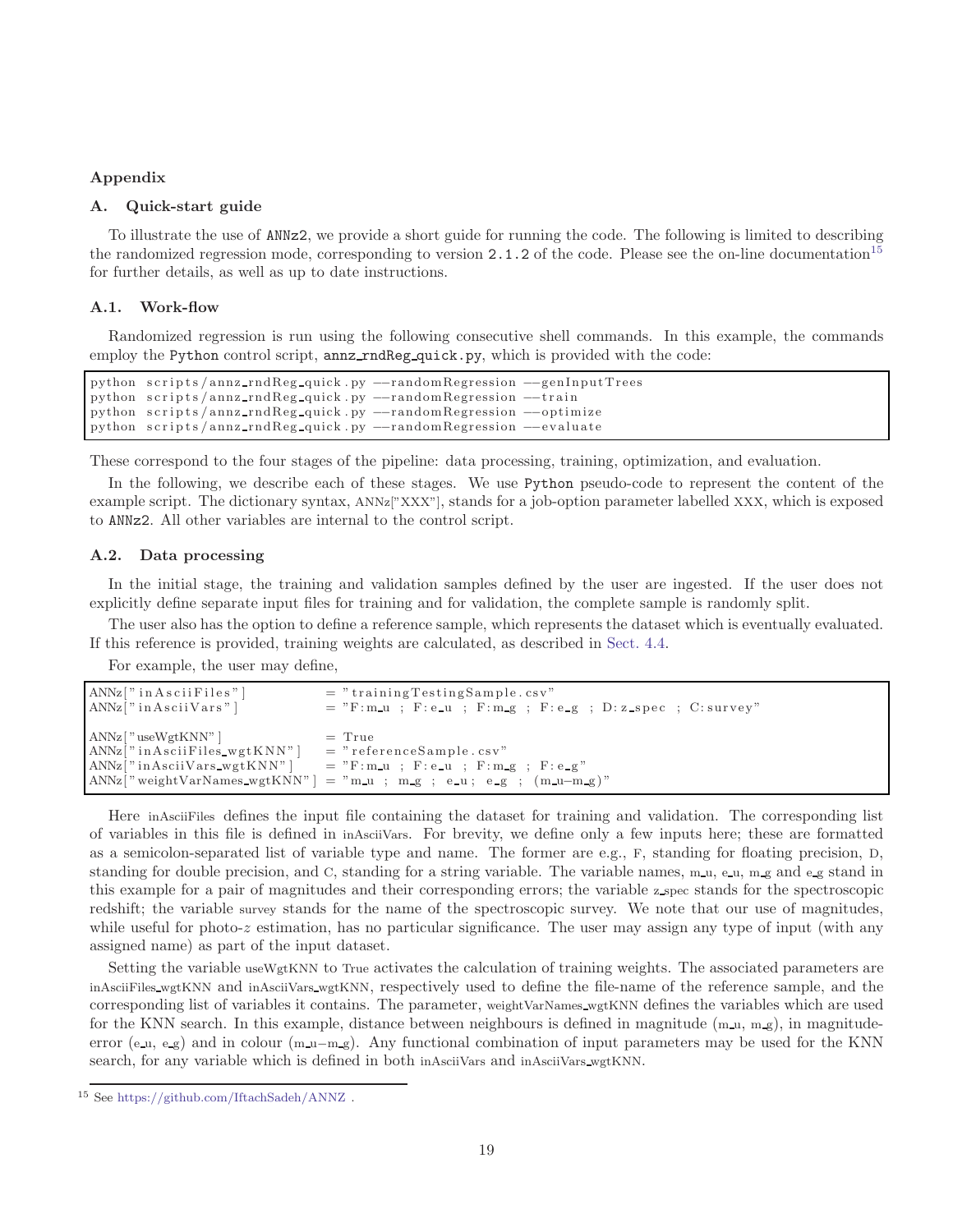Once training weights are calculated, they are propagated automatically to all calculations in the following stages. This includes the training of MLMs, the optimization process and the performance plots generated as part of the output of the code. The training weights themselves are also included as part of the output of ANNz2, for every object from the training and validation samples. ANNz2 may thus also be used to calculate representativeness weights for use by other codes.

## A.3. Training

In the second stage of the pipeline, a collection of MLMs is trained. The MLMs may be trained consecutively, or in parallel (e.g., using a batch-system).

For example, the user may set the following options:

```
ANNz['zTrg"] = " z_spec"
ANNz[" minValZ"] = 0.0
ANNz\lceil" maxValZ" \rceil = 0.8
ANNz["nMLMs" ] = 20for id in range (ANNz['nMLMs" ] ):
  if ( id \% 3) = 0: vars = "m_u ; m_g"
  elif (id % 3) = 1: vars = "m_u ; m_g ; (m_u-m_g) ; e_u ; e_g"
  else: vars = " (m_u*(m_u < 25) + 25*(m_u >= 25))
                                      ; (m-g*(m-g < 23.5) + 23.5*(m-g > = 23.5))"
  ANNz[" in put Variables" ] = vars
  if \quad id = 0: opt = "ANNZMLM=ANN : HiddenLayers=N,N+5 : NeuronType=sigmoid
                             : UseRegulator=True : TrainingMethod=BFGS : NCycles=500"
   elif id = 1: opt = "ANNZMLM=BDT : NTrees=600 : MinNodeSize=2%
                             : BoostType=AdaBoost : VarTransform=N,D, P"
  elif id = 2: opt = "ANNZMLM=KNN : nkNN=90"
  else: \overline{\text{opt}} = \text{""}ANNz['userMLMopts"] = optANNz[" user Cuts_train"] = "(e_u < 5) && (survey == \"SDSS\")"<br>ANNz[" user Cuts_valid"] = "e_u < 10"
  \text{ANNz}[' \text{ userCuts-valid}"] = " \text{e.u} < 10"<br>\text{ANNz}[' \text{ userWeights-train}"] = "1/((1 + \text{e.u}) * (1 + \text{e-g})))"ANNz[" user Weights_train" ] = "1<br>ANNz[" user Weights_valid" ] = " "ANNz<sup>"</sup> user Weights_valid" |
```
The target of the regression (the spectroscopic redshift) is defined in zTrg, with the allowed limits for the latter set in minValZ and maxValZ. In this case, 20 randomized MLMs will be trained (specified by nMLMs). The variables used as input for the training are defined in inputVariables. One can select any functional combination of the available parameters which have previously been defined in inAsciiVars, including logical expressions. An example for the latter is the choice made for the third option. Here magnitudes are mapped to some effective magnitude-limit, which may prevent training with noisy data.

The type of MLM for each of the randomized ensemble is defined in the userMLMopts parameter. The current example shows configurations of an ANN, a BDT and a KNN. Here, the ANN is defined as having two hidden layers, the first with N and the second with N+5 neurons, where N is the number of input parameters; the selected type of neuron is a sigmoid function; a regulator is used for the training; the training method is chosen as BFGS (using second derivatives of the error function); a maximum of 500 training cycles are allowed. The BDT is defined as being composed of 600 trees (NTrees); a minimum of 2% of training objects is included in each tree-node (MinNodeSize); training employs the AdaBoost boosting algorithm (BoostType). The KNN in this example is defined simply as using 90 near neighbours.

Of the key-words defined for userMLMopts, the only pattern unique to ANNz2 is (ANNZ MLM = XXX), here with XXX being ANN, BDT or KNN. This tag defines for ANNz2 which MLM type to use. All other job-options are native to TMVA. For instance, an ANN may be trained with TrainingMethod = BP, GA, or BFGS; a BDT may use boosting (BoostType = AdaBoost, RealAdaBoost, AdaBoostR2, or Grad), or it may use bagging (ABaggingNN), etc. The various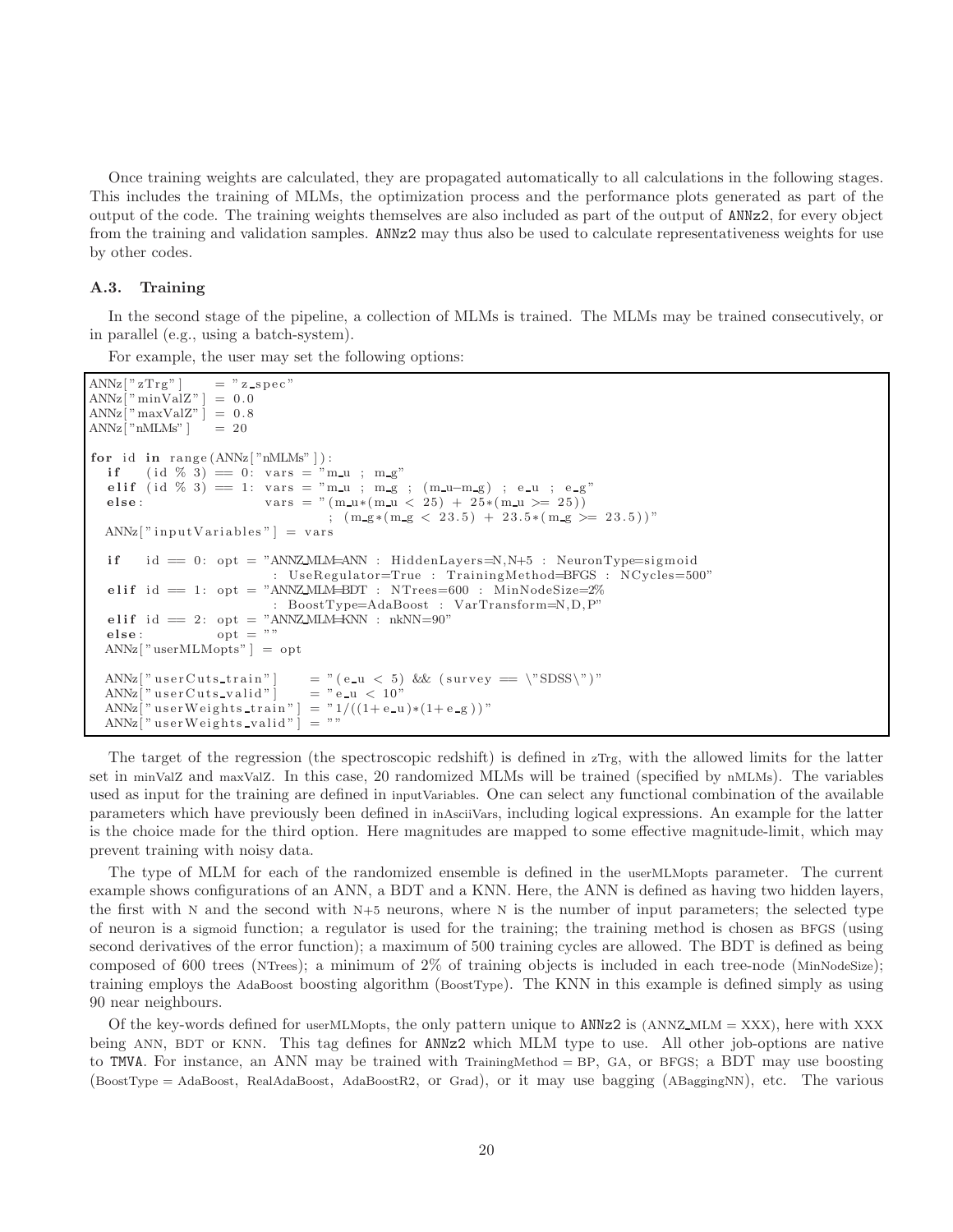possible settings are defined in the TMVA manual, $^{16}$  $^{16}$  $^{16}$  along with overviews of the corresponding algorithms. All machine learning methods available through TMVA may be used in ANNz2. However, in our experience, ANNs and BDTs perform best for the task of photo-z inference.

In the current example, the user has also requested that the variables used for training the BDT will have gone through transformations prior to training. The latter are defined using the VarTransform parameter, with N representing normalization, D, decorrelation, and P standing for principle-component decomposition. The VarTransform flag may be added to any userMLMopts option string, for any type of MLM. The transformations are performed as part of the internal pipeline of the code, and are automatically applied to evaluated objects.

The empty selection for userMLMopts indicates for ANNz2 that MLM configuration parameters should be chosen on the fly. This is done as part of the internal pipeline of the code, and results in randomized configurations of ANNs and BDTs.

In the example, we also show how the user may define cuts for the training and validation samples (userCuts train, userCuts valid). For instance, assuming we have spectroscopic data from several surveys, the user has chosen to only train with galaxies from the "SDSS" survey. In addition, a cut is set to only use objects with e u below certain limits. Such choices are useful for comparing the performance for different training sub-samples. Additionally, weights may be defined for the training and validation samples using userWeights train and userWeights valid. These take effect in addition to the representativeness weights, provided the latter were calculated in the previous stage. We note that the various cut and weight expressions can be set to different values for each of the randomized MLMs. For instance, the user may choose to impose a cut on magnitude errors for half of the randomized MLMs, to asses if such a constraint improves the performance or not.

#### A.4. Optimization

In the optimization stage, the performance of the ensemble of trained MLMs is derived. The optimal solution is chosen as  $z_{best}$ , and a PDF is derived.

There are several control options which the user may set,

```
pdfBinsType = 0if pdfBinsType == 0: ANNz["userPdfBins"] = "0.0; 0.2; 0.3; 0.4; 0.5; 0.6; 0.8"
elif pdfBinsType = 1: ANNz["nPDFbins"] = 90elif pdfBinsType = 2: ANNz<sup>["</sup> pdfBinWidth" ] = 0.01ANNz['max\_bias_PDF"] = 0.01ANNz\left[" max_sigma68_PDF" \right] = 0.044
ANNz[" max_frac68_PDF" ] = 0.10\text{ANNz} \vert \text{ "MLMsToStore"} \vert \text{ = "LIST ; 0 ; 1 ; 3" }
```
The first block shows how the user may define the binning-scheme for the PDFs. One may set one of the following: userPdfBins can be used to define a specific set of bins; nPDFbins can be used to divide the allowed range of the regression target into (in this case) 90 bins of equal width; pdfBinWidth can be used to divide the allowed range into a dynamically determined number of bins, which all have a width of (in this case) 0.01.

In general, all derived MLMs are combined to form the PDF. However, it is possible to set exclusion criteria, and reject those which perform badly. The parameters max bias PDF, max sigma68 PDF and max frac68 PDF represent these criteria; these respectively define upper limits on the values of the bias, the  $68<sup>th</sup>$  percentile scatter, and corresponding combined outlier fraction. Individual MLMs with metric values higher than the upper limits, are not incorporated into the PDF.

By default, only  $z_{\text{best}}$  and the PDF are included in the output of ANNz2. However, it is possible for the user to define additional MLM estimators to be written out. This is done using the MLMsToStore parameter, which may include any MLM-id in the range,  $0 \leq id \leq n$ MLMs.

<span id="page-20-0"></span><sup>16</sup> See <http://tmva.sourceforge.net/optionRef.html> .